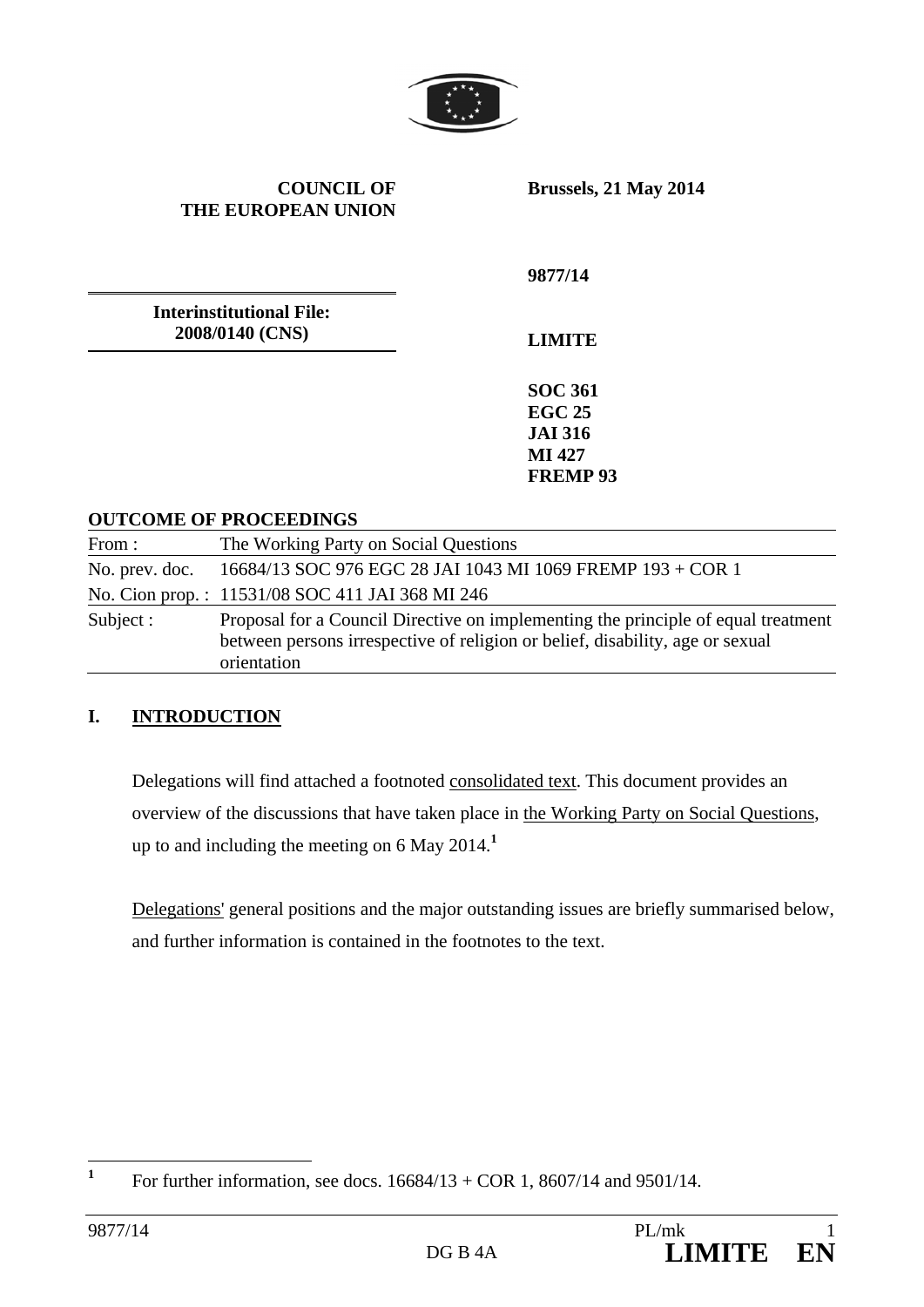#### **II. DELEGATIONS' GENERAL POSITIONS**

A large majority of delegations (BE, BG, DK, EE, IE, EL, ES, FR, IT, LU, HU, MT, NL, AT, PL, PT, SI, SK, FI, SE, UK) have welcomed the proposal in principle, many endorsing the fact that it aims to complete the existing legal framework by addressing all four grounds of discrimination through a horizontal approach.

Most delegations have affirmed the importance of promoting equal treatment as a shared social value within the EU. In particular, several delegations have underlined the significance of the proposal in the context of the UN Convention on the Rights of Persons with Disabilities (UNCRPD)<sup>2</sup>. However, <u>some delegations</u> (ES, AT, PT, SI) would have preferred more ambitious provisions in regard to disability.

DE has maintained a general reservation and expressed various concerns.

DE questioned the existence of an adequate legal basis, and took the view that the proposal violated the subsidiarity principle. DE stressed, moreover, that a sufficient impact assessment and cost-benefit analysis had not been carried out. DE also emphasised the burden that the proposed measures would impose on businesses (especially SMEs) and underlined the lack of legal certainty as a critical issue.

DE took the view that the issues covered in the proposal could be better regulated at the national level and therefore regarded the proposal as infringing on national competence.

CZ also maintained a general reservation, preferring action at the national level to an EU Directive in this field and expressing the view that the draft Directive failed to respect the principles of subsidiarity and proportionality. However, the CZ government is currently reviewing its position on the proposal.

MT, similarly, has expressed concerns regarding the legal clarity and certainty of the proposal, and called for a clear delineation of national competences and respect for the principles of subsidiarity and proportionality to be ensured.

 **2** See docs. 15533/09 + ADD 1 and 15540/09. The UNCRPD came into force with respect to the EU in January 2011. See also "Code of Conduct between the Council, the Member States and the Commission" (OJ C 340, 15.12.2010, p. 11).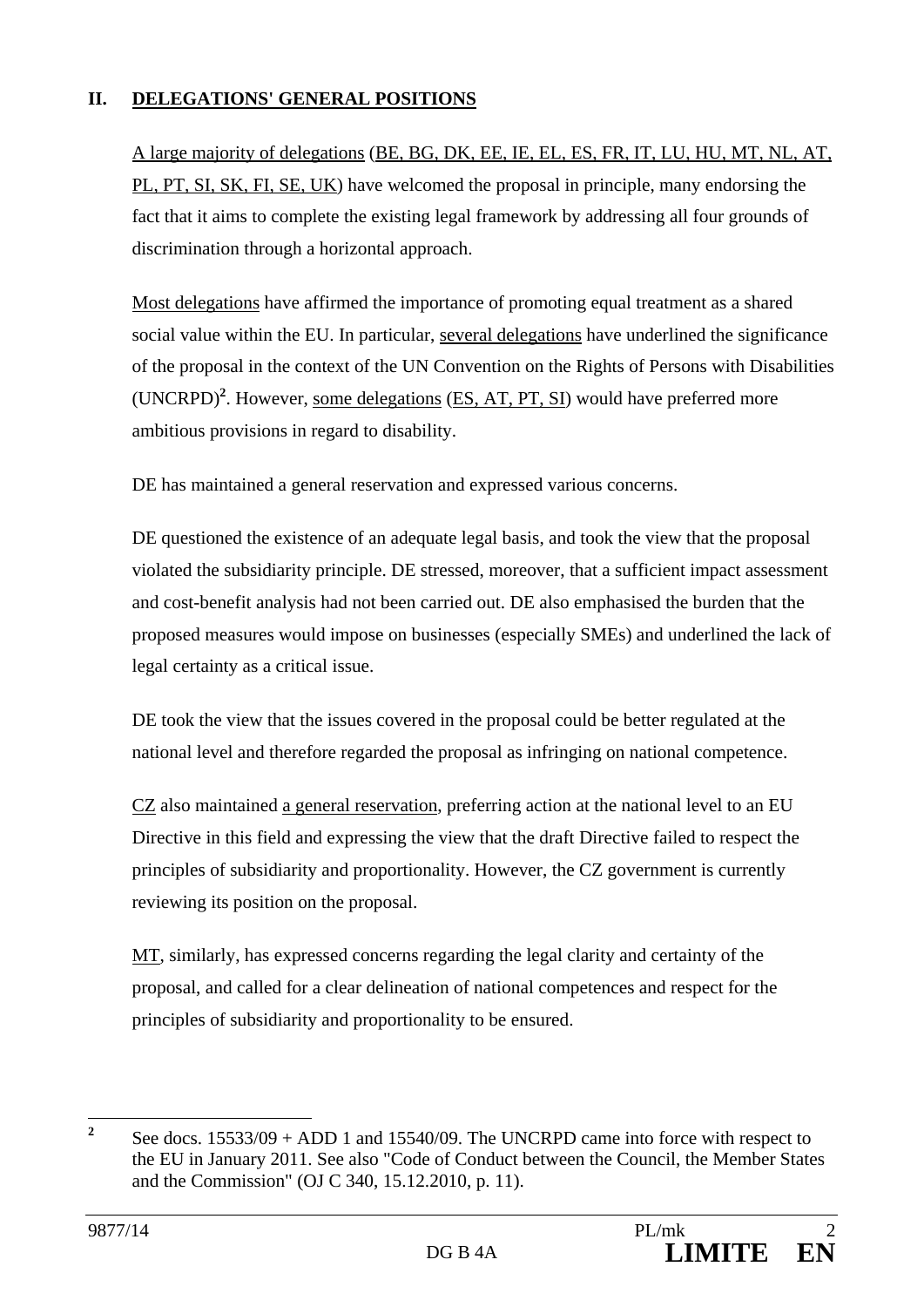NL has stated that it supports the proposal provided that solutions can be found to its concerns, particularly in respect of the financial implications and the need for legal certainty. IE has also seen a need for deeper impact assessments.

### **III. MAJOR OUTSTANDING ISSUES AND STATE OF PLAY**

Although progress has recently been made, in particular, in the discussions on the scope of the Directive and on the concept of "access," the Working Party has recognised the need for further discussion, with a view to resolving the outstanding questions, which include the following:

- 1) Remaining issues related to the scope, the division of competences and the issue of subsidiarity; areas where clarification is required include housing, transportation, information and communication technology (ICT), education, social security, transportation and the physical/built environment.
- 2) The disability provisions, including accessibility and reasonable accommodation for persons with disabilities.
- 3) The implementation calendar.
- 4) The need to ensure legal certainty in the Directive as a whole.
- 5) The overall financial and practical impact of the proposal, including on SMEs.

For the time being, all delegations have therefore maintained general scrutiny reservations on the proposal. CZ, DK, FR, MT and UK have maintained parliamentary scrutiny reservations. The Commission has meanwhile affirmed its original proposal at this stage and has maintained a scrutiny reservation on any changes thereto.

Following the entry into force of the Lisbon Treaty on 1 December 2009, the proposal now falls under Article 19 of the Treaty on the Functioning of the European Union; thus unanimity in the Council is required, following the *consent* of the European Parliament**<sup>3</sup>** .

\_\_\_\_\_\_\_\_\_\_\_\_\_

 **3** The European Parliament adopted its Opinion under the Consultation Procedure on 2 April 2009 (doc. A6-0149/2009). Kathalijne Maria Buitenweg (Group of the Greens / European Free Alliance) served as Rapporteur. The new EP Rapporteur is Raúl Romeva I Rueda (ES, Group of the Greens / European Free Alliance).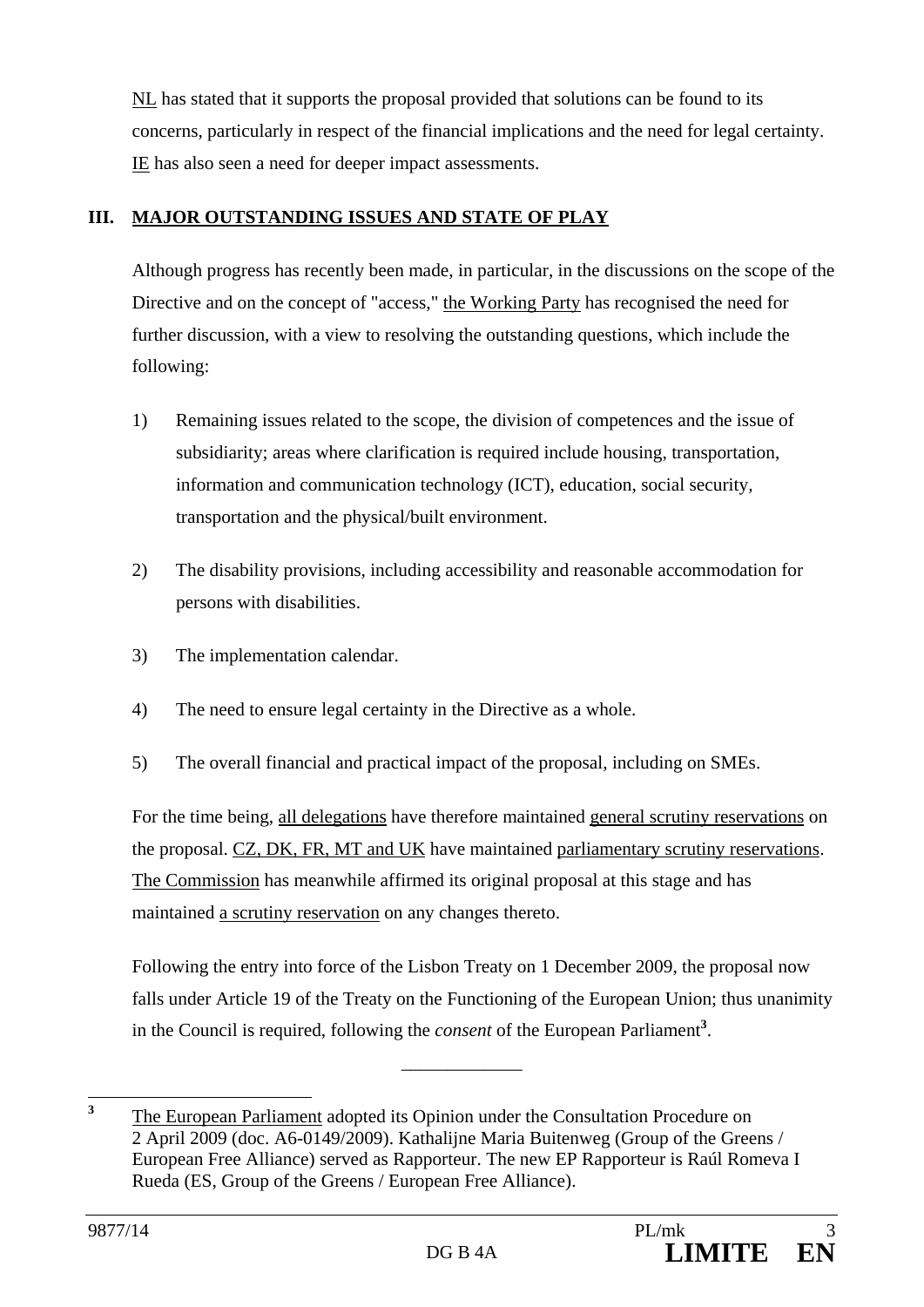#### Proposal for a

#### **COUNCIL DIRECTIVE**

# **on implementing the principle of equal treatment between persons irrespective of religion or belief, disability, age or sexual orientation**

THE COUNCIL OF THE EUROPEAN UNION,

Having regard to the Treaty on the Functioning of the European Union, and in particular Article 19(1) thereof,

Having regard to the proposal from the Commission**<sup>4</sup>** ,

Having regard to the consent of the European Parliament**<sup>5</sup>** ,

Whereas:

(1) In accordance with Article 2 of the Treaty on European Union, the European Union is founded on the values of respect for human dignity, freedom, democracy, equality, the rule of law and respect for human rights, including the rights of persons belonging to minorities, values which are common to all the Member States. In accordance with Article 6 of the Treaty on European Union, the European Union recognises the rights, freedoms and principles set out in the Charter of Fundamental Rights of the European Union, and fundamental rights, as guaranteed by the European Convention on the Protection of Human Rights and Fundamental Freedoms and as they result from the constitutional traditions common to the Member States, shall constitute general principles of the Union's law.

 **4**  $OJ C$ , , p. .

**<sup>5</sup>**  $OJ C$ , , p. .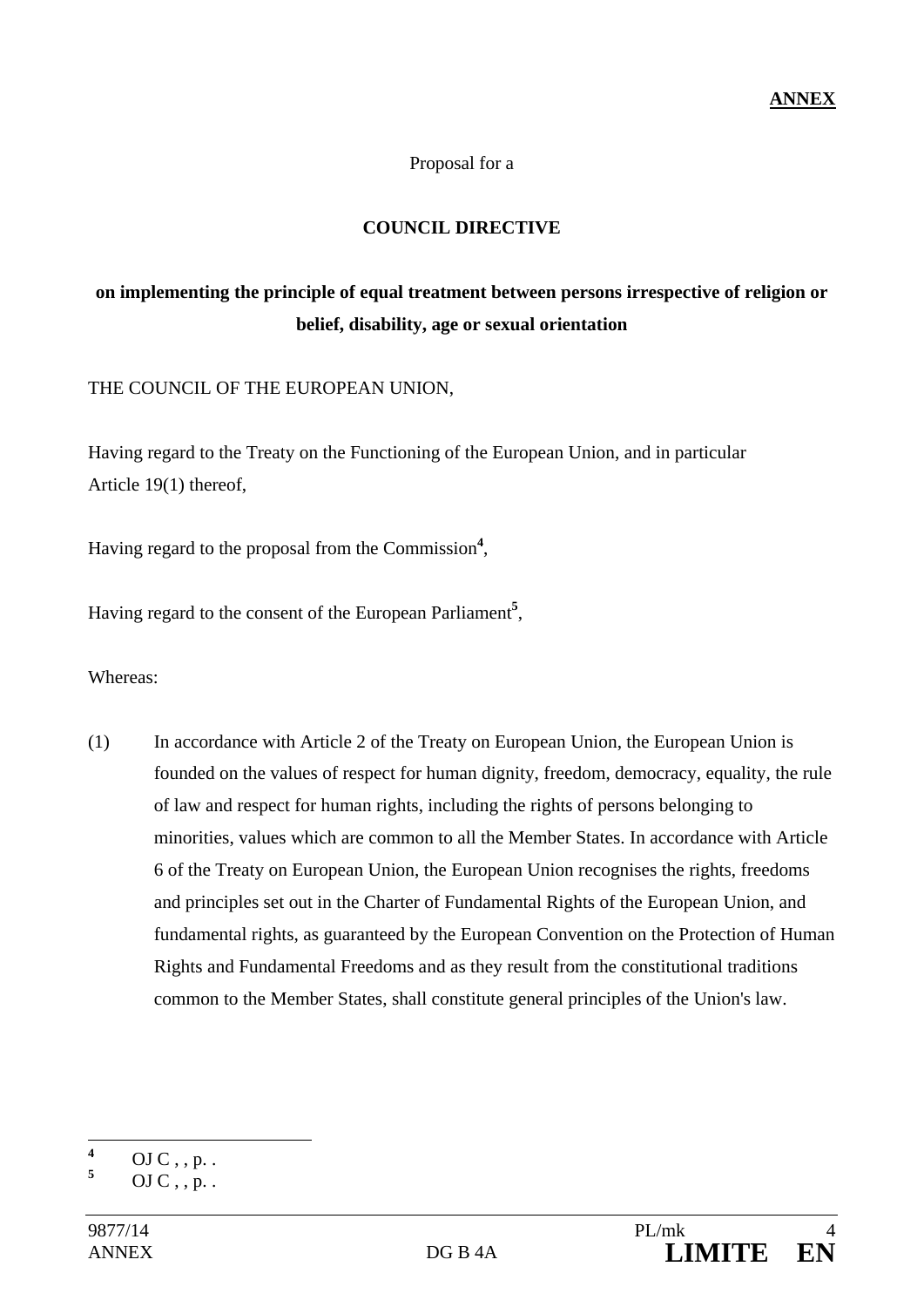- (2) The right to equality before the law and protection against discrimination for all persons constitutes a universal right recognised by the Universal Declaration of Human Rights, the United Nations Convention on the Elimination of all forms of Discrimination Against Women, the International Convention on the Elimination of all forms of Racial Discrimination, the United Nations Covenants on Civil and Political Rights and on Economic, Social and Cultural Rights, the UN Convention on the Rights of Persons with Disabilities, the European Convention for the Protection of Human Rights and Fundamental Freedoms and the European Social Charter, to which [all] Member States are signatories. In particular, the UN Convention on the Rights of Persons with Disabilities includes the denial of reasonable accommodation in its definition of discrimination.**<sup>6</sup>**
- (3) This Directive respects the fundamental rights and observes the fundamental principles recognised in particular by the Charter of Fundamental Rights of the European Union. Article 10 of the Charter recognises the right to freedom of thought, conscience and religion; Article 21 prohibits discrimination, including on grounds of religion or belief, disability, age or sexual orientation; and Article 26 acknowledges the right of persons with disabilities to benefit from measures designed to ensure their independence.
- (4) The European Years of Persons with Disabilities in 2003, of Equal Opportunities for All in 2007, and of Intercultural Dialogue in 2008 have highlighted the persistence of discrimination but also the benefits of diversity.
- (5) The European Council, in Brussels on 14 December 2007, invited Member States to strengthen efforts to prevent and combat discrimination inside and outside the labour market**<sup>7</sup> .**
- (6) The European Parliament has called for the extension of the protection of discrimination in European Union law**<sup>8</sup>** .

 **6** BE: add "and the definition of universal design."

**<sup>7</sup>** Presidency conclusions of the Brussels European Council of 14 December 2007, point 50.

**<sup>8</sup>** Resolution of 20 May 2008 P6\_TA-PROV (2008)0212.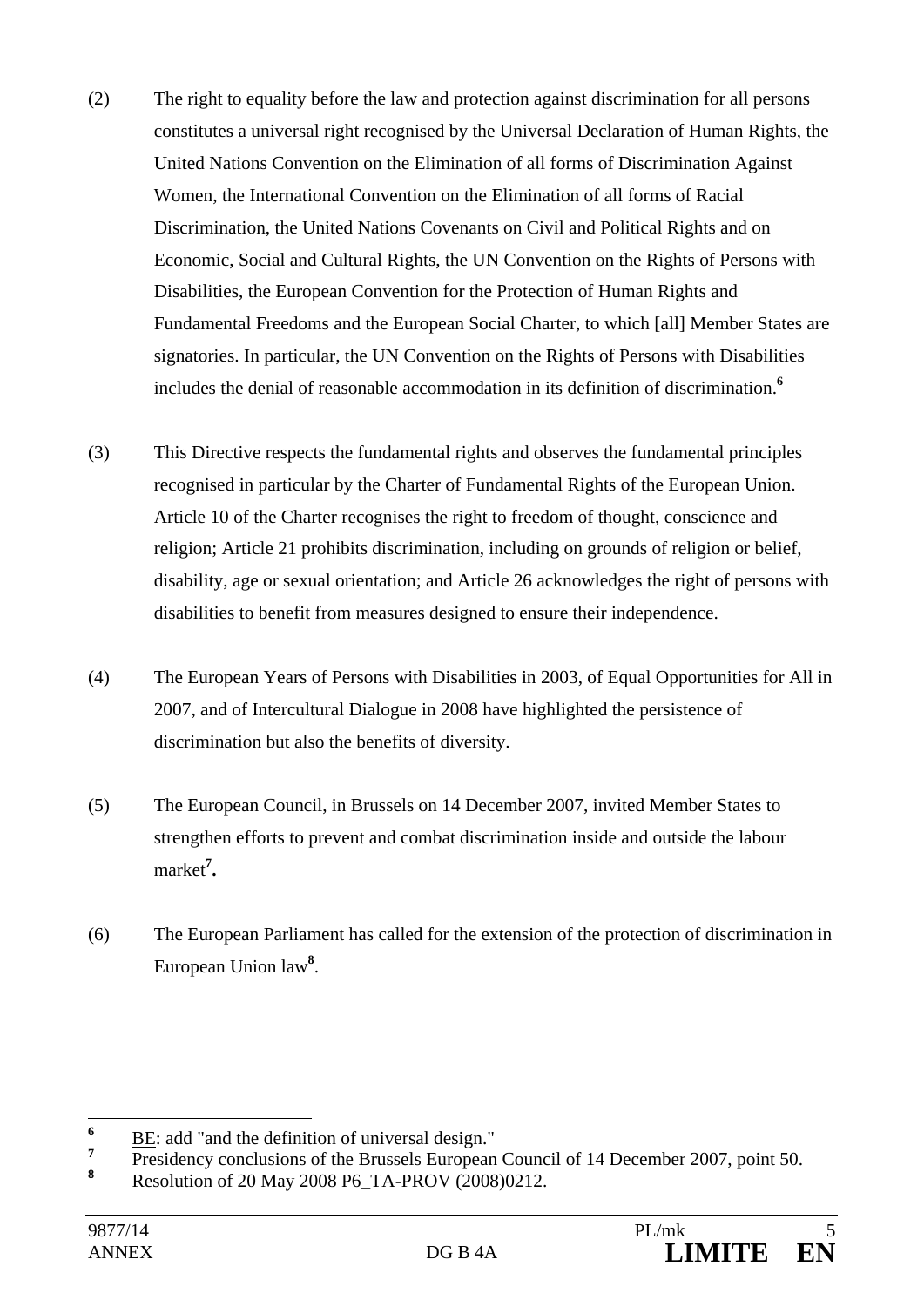- (7) The European Commission has affirmed in its Communication 'Renewed social agenda: Opportunities, access and solidarity in 21st century Europe'**<sup>9</sup>** that, in societies where each individual is regarded as being of equal worth, no artificial barriers or discrimination of any kind should hold people back in exploiting these opportunities. Discrimination based on religion or belief, disability, age or sexual orientation may undermine the achievement of the objectives of the EC Treaty, in particular the attainment of a high level of employment and of social protection, the raising of the standard of living, and quality of life, economic and social cohesion and solidarity. It may also undermine the objective of abolishing of obstacles to the free movement of persons, goods and services between Member States.
- (8) Existing European Union legislation includes three legal instruments**<sup>10</sup>** adopted on the basis of Article 13(1) of the EC Treaty, which aim to prevent and combat discrimination on grounds of sex, racial and ethnic origin, religion or belief, disability, age and sexual orientation. These instruments have demonstrated the value of legislation in the fight against discrimination. In particular, Directive 2000/78/EC establishes a general framework for equal treatment in employment and occupation on the grounds of religion or belief, disability, age and sexual orientation. However, the degree and the form of protection against discrimination on these grounds beyond the areas of employment varies between the different Member States. The purpose of this Directive is, therefore, in respect of the aforementioned grounds, to extend the degree and the form of protections in those three legal instruments beyond the areas of employment into the specific areas set out in Article 3 of this Directive.

 **9**  $\frac{9}{10}$  COM (2008) 412.

**<sup>10</sup>** Directive 2000/43/EC of 29 June 2000 implementing the principle of equal treatment between persons irrespective of racial or ethnic origin (OJ L 180, 19.7.2000, p. 22), Directive 2000/78/EC of 27 November 2000 establishing a general framework for equal treatment in employment and occupation (OJ L 303, 2.12.2000, p. 16) and Directive 2004/113/EC of 13 December 2004 implementing the principle of equal treatment between men and women in the access to and supply of goods and services, OJ L 373, 21.12.2004, p. 37.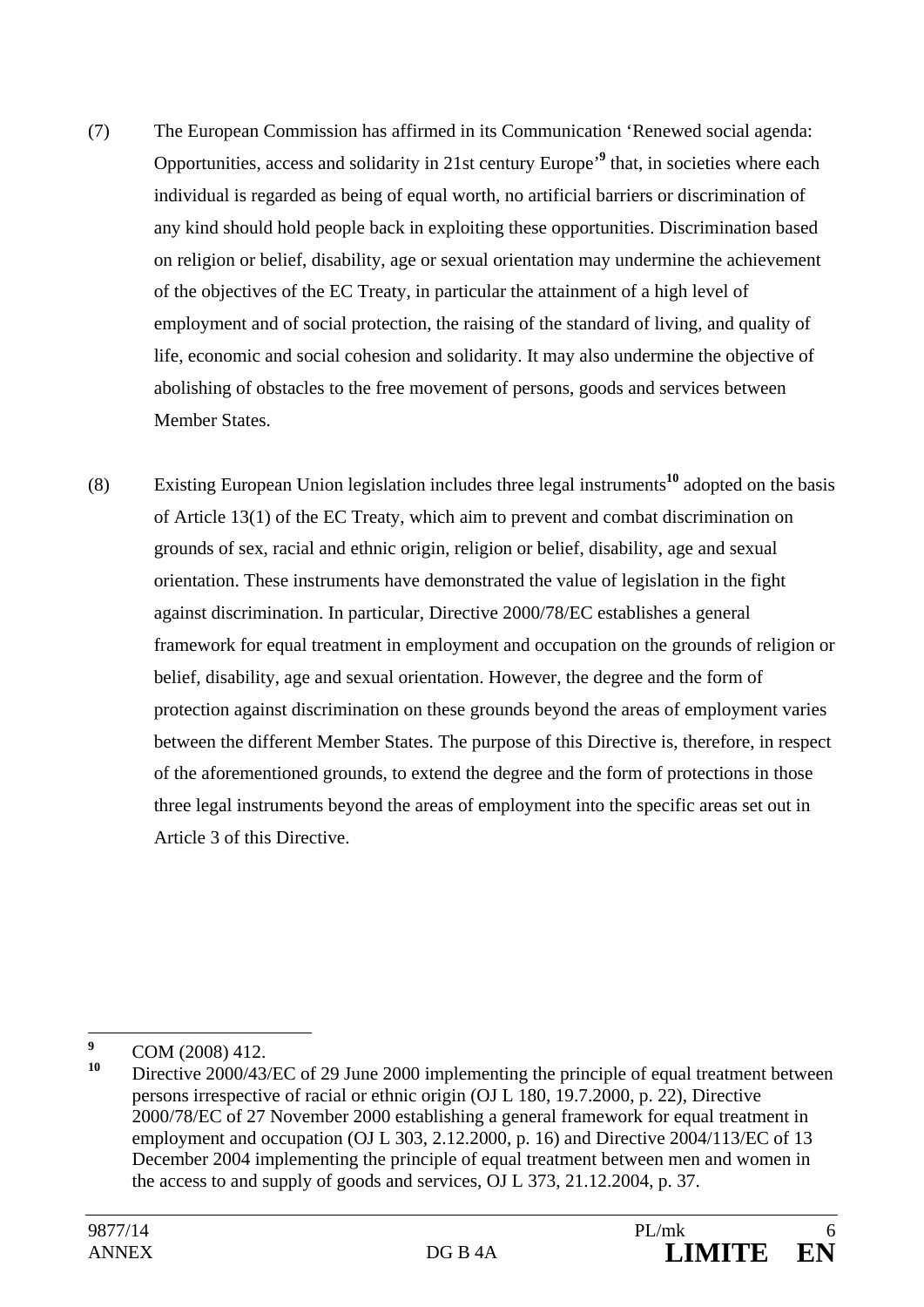- (9) Therefore, EU legislation should prohibit discrimination based on religion or belief, disability, age or sexual orientation in a range of areas outside the labour market, including access to social protection, access to education and access to and supply of goods and services, including housing. Services should be taken to be those within the meaning of Article 57 of the Treaty on the Functioning of the European Union.
- (10) Directive 2000/78/EC prohibits discrimination in access to vocational training; it is necessary to complete this protection by extending the prohibition of discrimination to education which is not considered vocational training.

(11)

- $(12)$ <sup>11</sup> Discrimination is understood to include direct and indirect discrimination, harassment, instructions to discriminate and denial of reasonable accommodation to persons with disabilities. Discrimination within the meaning of this Directive includes direct discrimination or harassment based on assumptions about a person's religion or belief, disability, age or sexual orientation.
- $(12a)^{12}$  Discrimination is also understood<sup>13</sup> to include discrimination due to association with a discriminatory ground, as confirmed by the Court of Justice in Case C-303/06**<sup>14</sup>**. Such discrimination occurs, inter alia, when a person is treated less favourably, or harassed, because of an association which that person has*,* **<sup>15</sup>** with persons of a particular religion or belief, disability, age or sexual orientation.**<sup>16</sup>** It is therefore appropriate to provide explicitly for protection against such discrimination in this Directive.

 $\overline{11}$  $\frac{11}{12}$  IT: scrutiny reservation.

 $\frac{12}{13}$  IT: scrutiny reservation.

 $\frac{13}{14}$  AT: add "also".

<sup>&</sup>lt;sup>14</sup> Case C-303/06, Coleman v. Attridge, judgment of 17 July 2008.

**<sup>15</sup>** FI, SE, AT, NL, BG, HU, IE, AT and HR: reinsert "or is perceived to have." Cion: flexible.

MT: add "or organisations promoting the rights of persons of a particular religion or belief, disability, age or sexual orientation."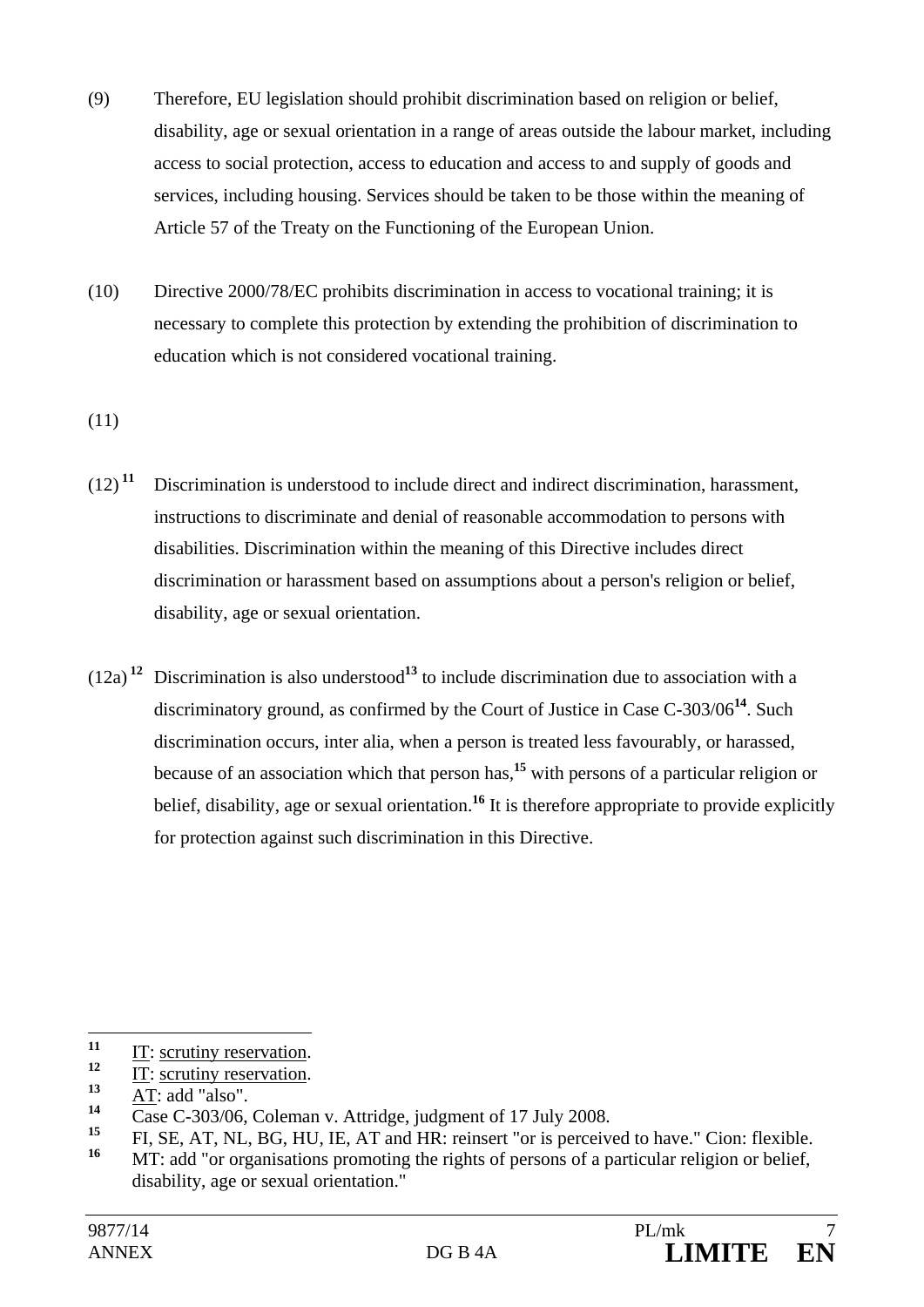- (12b) Harassment is contrary to the principle of equal treatment, since victims of harassment cannot enjoy, on an equal basis with others, access to social protection, education and goods and services. Harassment can take different forms, including unwanted verbal, physical, or other non-verbal conduct. Such conduct may be deemed harassment in the meaning of this Directive when it is either repeated or otherwise so serious in nature that it has the purpose or effect of violating the dignity of a person and of creating an intimidating, hostile, degrading, humiliating or offensive environment.
- (13) In implementing the principle of equal treatment irrespective of religion or belief, disability, age or sexual orientation, the European Union should, in accordance with Article 8 of the Treaty on the Functioning of the European Union, aim to eliminate inequalities, and to promote equality between men and women, especially since women are often the victims of multiple discrimination.

In the preparation or review of the laws, regulations and administrative provisions necessary to comply with this Directive, Member States should take account of the differential impact on men and women.**<sup>17</sup>**

(14) The appreciation of the facts from which it may be presumed that there has been direct or indirect discrimination should remain a matter for the national judicial or other competent bodies in accordance with rules of national law or practice. Such rules may provide, in particular, for indirect discrimination to be established by any means including on the basis of statistical and/or scientific**<sup>18</sup>** evidence.

 $17$ <sup>17</sup> UK: scrutiny reservation.

**MT**: use same language in articles.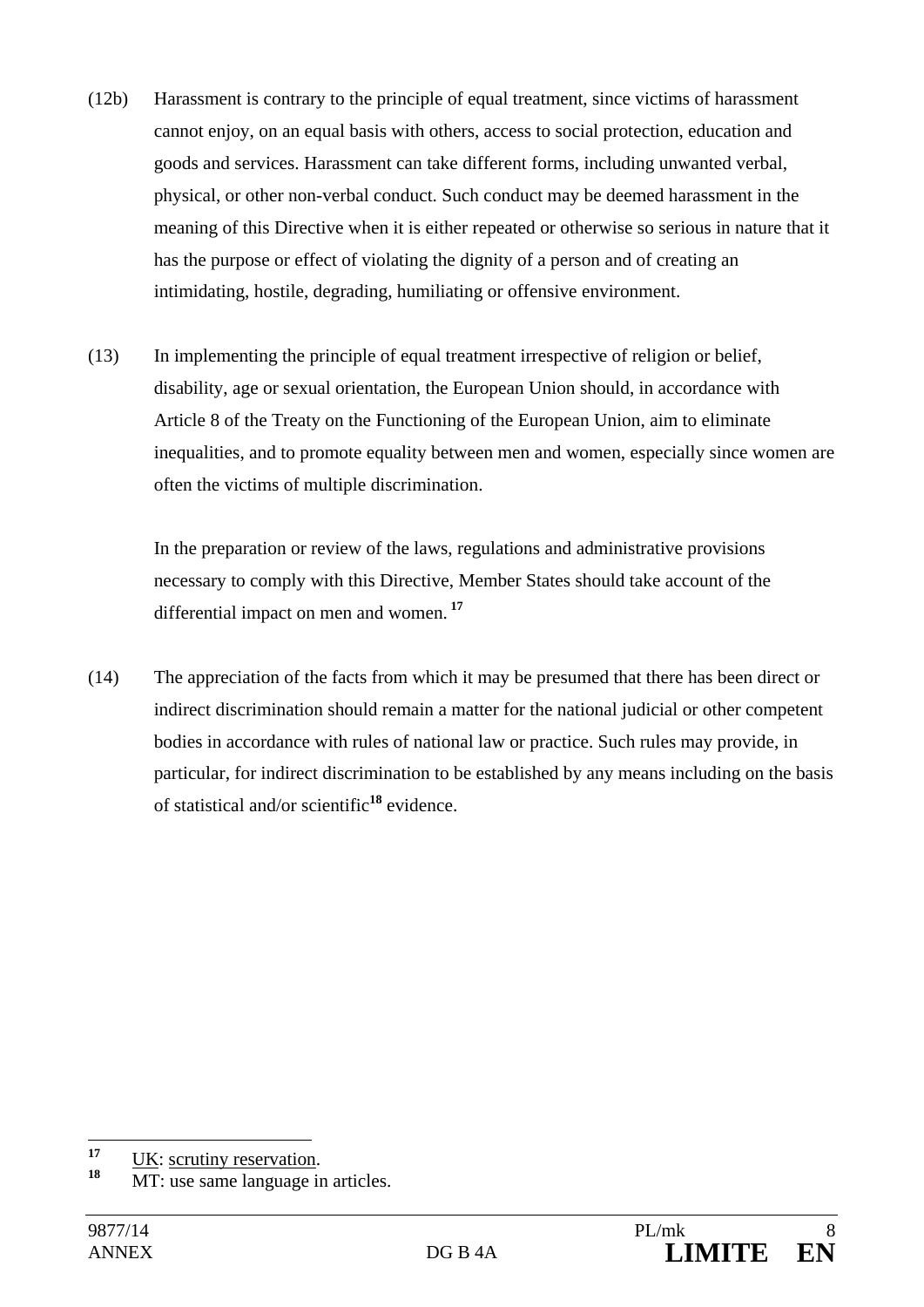- (14a)**<sup>19</sup>** Differences in treatment in connection with age may be permitted under certain circumstances if they are objectively justified by a legitimate aim and if the means of achieving that aim are appropriate and necessary. In this context, differences of treatment where more favorable conditions of access are offered to persons belonging to specific age groups, in order to promote their economic, cultural or social integration**<sup>20</sup>** should enjoy a legal presumption of not being discriminatory.**<sup>21</sup>**
- (15)**<sup>22</sup>** Risk factors related to age are used in the provision of insurance, banking and other financial**<sup>23</sup>** services, to assess the individual risk and to determine premiums and benefits. In certain**<sup>24</sup>** financial**<sup>25</sup>** services, persons of different ages are not in a comparable situation for the assessment of risk. Proportionate differences of treatment on the grounds of age therefore do not constitute discrimination if the person's age is a determining factor in the assessment of risk for the service in question and this assessment is based on actuarial principles and<sup>26</sup> relevant and reliable statistical data.<sup>27</sup> Age limits and age bands in financial**<sup>28</sup>** services can be proportionate differences of treatment on grounds of age if they are set in a reasonable manner.

 $19$ <sup>19</sup> AT: scrutiny reservation.

<sup>&</sup>lt;sup>20</sup> AT: prefer "inclusion" throughout the text.

**<sup>21</sup>** HU: plaintiff who considers favorable conditions of access to be discriminatory should bear burden of proof.

 $\frac{22}{23}$  CZ: scrutiny reservation (on account of excessive detail).

 $\frac{23}{24}$  PL suggested inserting: "...and public health care system..."

<sup>&</sup>lt;sup>24</sup> UK pointed out that the term "certain" was missing in Article  $2(7)$ .

<sup>&</sup>lt;sup>25</sup> PL suggested inserting: "...and public health care system..."<br>
26 MT proposed develops for displayed that

<sup>&</sup>lt;sup>26</sup> MT suggested replacing 'and' with 'or'.

**<sup>27</sup>** SK suggested: " actuarial principles**,** relevant and reliable statistical data **or relevant and reliable medical knowledge**." AT suggested adding "…where such data are not available or sufficient, on…"

**<sup>28</sup>** PL suggested inserting: "…and public health care system…"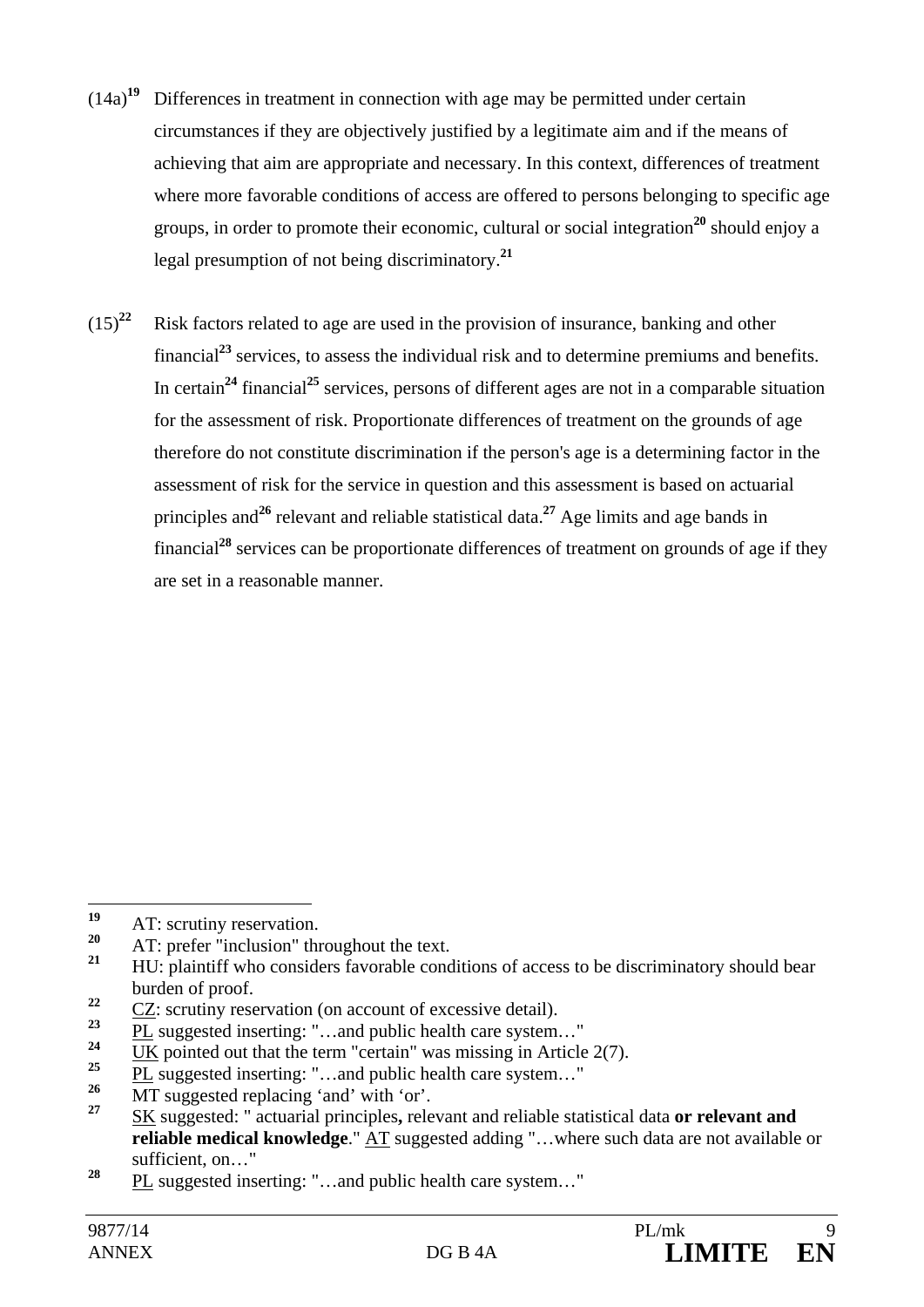- (15a) Risk factors related to disability, and in particular to a disability's underlying health condition, are used in the provision of insurance, banking and other financial services, to assess the individual risk and to determine premiums and benefits. In certain financial services, persons with a disability are not in a comparable situation for the assessment of risk with that of persons without such a disability. Proportionate differences of treatment on the grounds of disability therefore do not constitute discrimination if the**<sup>29</sup>** disability is a determining factor in the assessment of risk for the service in question and this assessment is based on actuarial principles and relevant and reliable statistical data or relevant and reliable medical knowledge.
- (15b) Customers and relevant judicial and complaints bodies should have the right to be informed, upon request, about the reasons explaining differences of treatment on the grounds of age or disability in financial services. The information provided should be useful and understandable to a general public**<sup>30</sup>** and it should explain differences in individual risk for the service in question. Providers of financial services should, however, not be obliged to disclose commercially sensitive data.**<sup>31</sup>**

(16)

(17) While prohibiting discrimination, it is important to respect other fundamental rights and freedoms in line with the Charter of Fundamental Rights of the European Union and the European Convention for the Protection of Human Rights and Fundamental Freedoms, in particular the protection of private and family life, freedom of religion, freedom of association, freedom of expression, freedom of the press and freedom of information. This Directive [should not prejudice measures]**<sup>32</sup>** laid down in national law which, in a democratic society, are necessary for public security, for the maintenance of public order, for the prevention of crime for the protection of health and for the protection of the rights and freedoms of others.**<sup>33</sup>**

 $29$ **29** AT: scrutiny reservation. AT: add: "... health condition underlying his or her..."

 $\frac{30}{31}$  AT suggested "clear and comprehensible."

**<sup>31</sup>** AT: add: "This information is to be made available to consumers and relevant judicial and complaints bodies by appropriate means."

 $\overline{32}$  MT: doubts over this wording.

**<sup>33</sup>** ES and AT: delete reference to the "rights and freedoms of others." AT and NL: scrutiny reservations on the last sentence of Recital 17.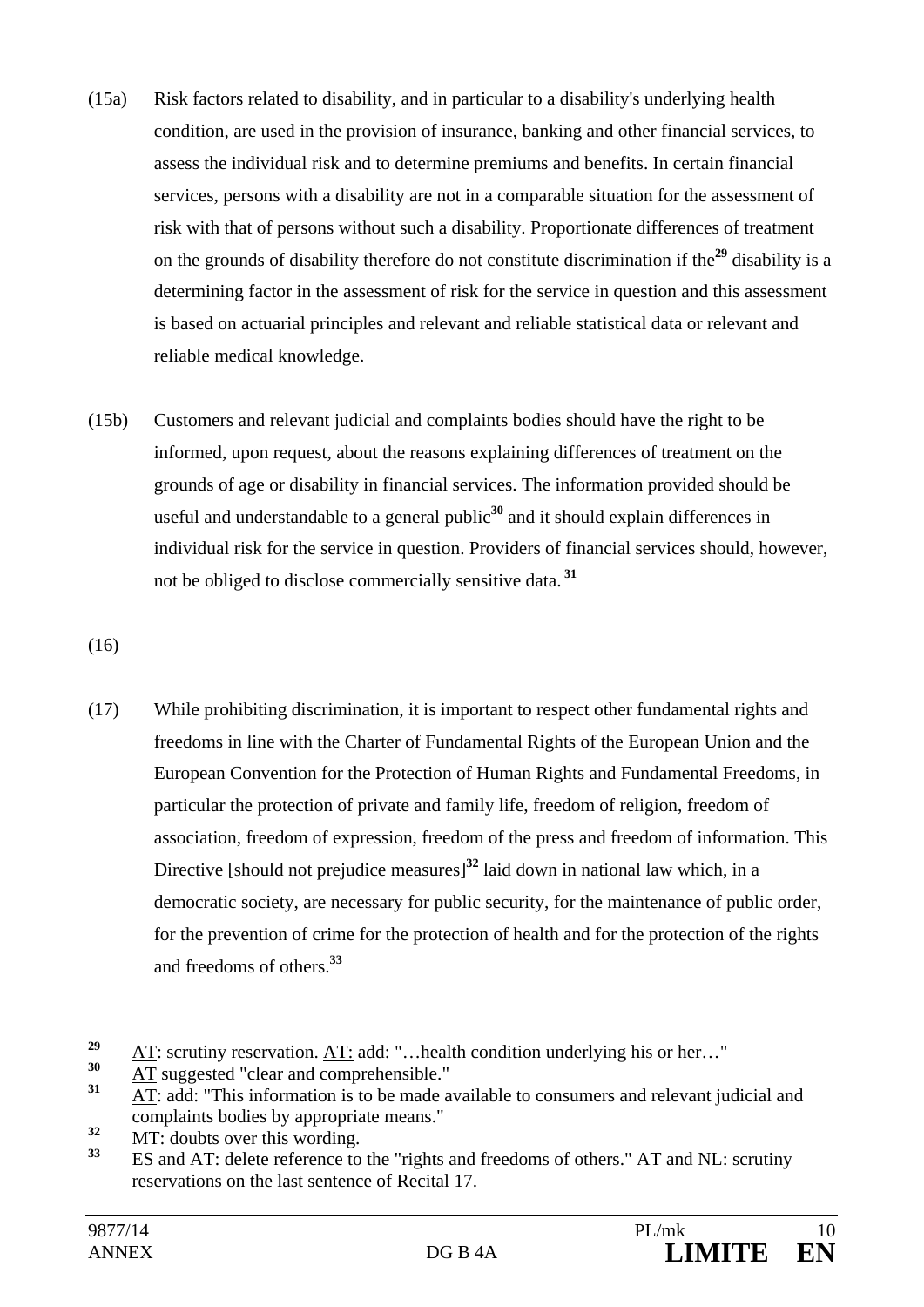- (17a) This Directive covers the application of the principle of equal treatment in the fields of access to social protection, access to**<sup>34</sup>** education and access to and supply of goods and services within the limits of the competences of the European Union.**<sup>35</sup>** The concept of 'access' [in this context should be defined more specifically for each field. This concept]**<sup>36</sup>** does not include the determination, in accordance with national law or practice, of whether a person is eligible to receive social protection or education, since the Member States are responsible for the organisation and content of their social protection and educational systems, and therefore also for the definition of who is entitled to receive social protection or education.**<sup>37</sup>**
- (17b) Social protection, within the meaning of this Directive, includes social security, social assistance, social housing and health care. Consequently, this Directive applies with regard to rights and benefits which are derived from general or special social security, social assistance and healthcare schemes, which are statutory or provided either directly by the State, or by private parties in so far as the provision of those benefits by the latter is funded by the State. In this context, the Directive applies with regard to benefits in cash, benefits in kind and services, irrespective of whether the schemes involved are contributory or noncontributory. The abovementioned schemes include, for example, the branches of social security defined by Regulation 883/2004/EC on the coordination of social security systems**<sup>38</sup>**, as well as schemes providing for benefits or services granted for reasons related to the lack of financial resources or risk of social exclusion.

(17c)

(17d) All individuals enjoy the freedom to contract, including the freedom to choose a contractual partner for a transaction. The Directive only covers the access to and supply of goods and services, including housing, which are available to the public and which are offered outside the context of private and family life.

<sup>34</sup>  $\frac{34}{35}$  <u>SE</u>: doubts regarding "access to".

<sup>&</sup>lt;sup>35</sup> MT: scrutiny reservation.

<sup>&</sup>lt;sup>36</sup> AT and SK: delete words in square brackets. Cion saw possible merit in this idea.

**<sup>37</sup>** BE, FR, MT, IE, NL and SK: reservations. These delegations preferred defining "access" in the articles. (See 16134/13.)

**<sup>38</sup>** OJ L 166, 30.4.2004, p.1.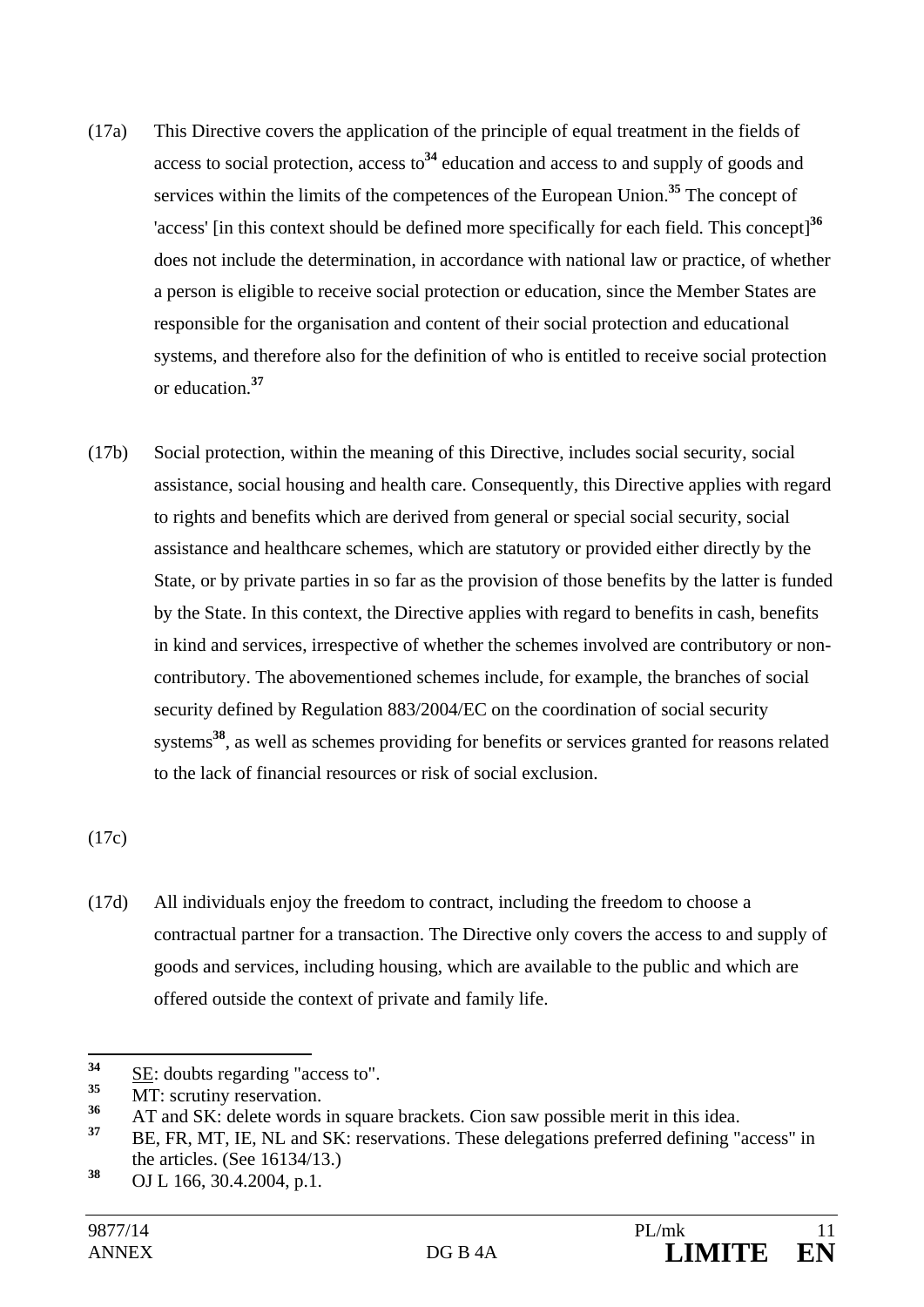- (17e) This Directive does not alter the division of competences between the European Union and the Member States in the areas of**<sup>39</sup>** education and social protection. It is also without prejudice to the essential role and wide discretion of the Member States in providing, commissioning and organising services of general economic interest.
- (17f)**<sup>40</sup>** The exclusive competence of Member States with regard to the organisation of their social protection systems includes decisions on the setting up, financing and management of such systems and competent institutions as well as on the substance and delivery of benefits and health services and the conditions of eligibility, and it also covers decisions to adjust those conditions in order to ensure the sustainability of public finances. In particular Member States retain the possibility to reserve certain benefits or services to certain age groups or persons with disabilities. **<sup>41</sup>**
- (17g) The exclusive competence of Member States with regard to the organisation of their educational systems and the content of teaching and of educational activities, including the provision of special needs education, includes the setting up and management of educational institutions, the development of curricula and other educational activities and the definition of examination processes. In particular Member States retain the possibility to set age limits in the area of education.**<sup>42</sup>**
- (17h) This Directive does not apply to matters covered by family law**<sup>43</sup>** including marital status and adoption, and the legal benefits dependent thereon, and to laws on<sup>44</sup> reproductive rights. It is also without prejudice to the secular nature of the State, state institutions or bodies, or education.

<sup>39</sup> **<sup>39</sup>** DK warned against giving the impression that the Directive might alter the division of competences between the EU and its Member States in areas other than those mentioned here. Cion recalled that the division of competences could only be altered through the Treaties, and, if this wording would be kept, it should at least include a reference to "as defined by the Treaties".

 $\frac{40}{41}$  FR: scrutiny reservation. NL: clarify wording.

**<sup>41</sup>** AT and MT requested that the following sentence be kept in the text: 'The Member States also retain their competences in respect of the definition and organisation of their social housing services, including the management or allocation of such services and determining the conditions of eligibility.'

**<sup>42</sup>** AT: scrutiny reservation. AT suggested adding: "such as age limits for access to education or for study grants and loans."

<sup>&</sup>lt;sup>43</sup> MT: add 'and public policy related thereto'.

MT: delete 'to laws on'.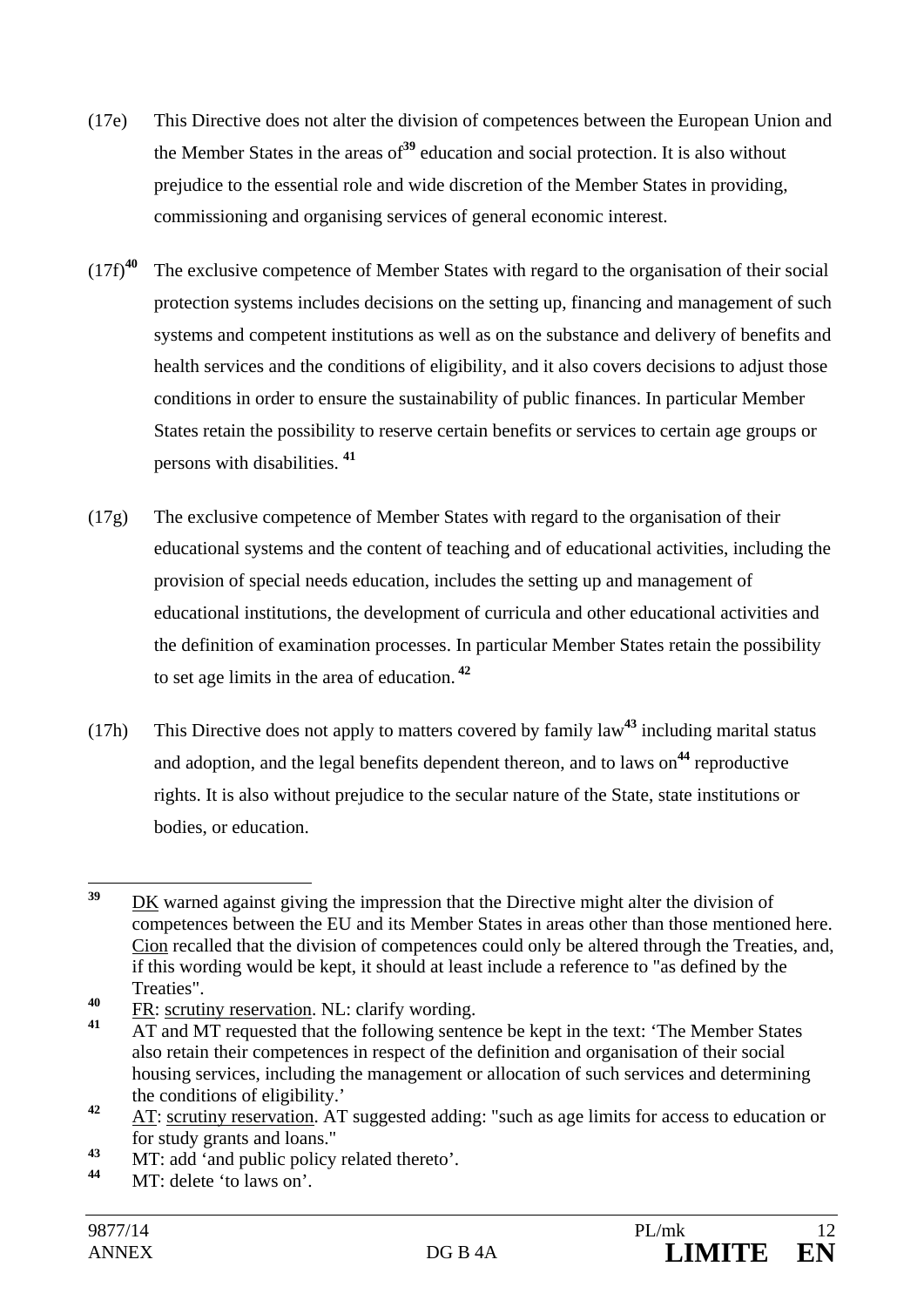(18)

- (19) The European Union in its Declaration No 11 on the status of churches and nonconfessional organisations, annexed to the Final Act of the Amsterdam Treaty, has explicitly recognised that it respects and does not prejudice the status under national law of churches and religious associations or communities in the Member States and that it equally respects the status of philosophical and non-confessional organisations.**<sup>45</sup>**
- (19a) Persons with disabilities include those who have long term physical, mental, intellectual or sensory impairments which, in interaction with various barriers, may hinder their full and effective participation in society on an equal basis with others.
- (19b) Measures to ensure accessibility for persons with disabilities, on an equal basis with others, to the areas covered by this Directive play an important part in ensuring full equality in practice. Such measures should comprise the identification and elimination of obstacles and barriers to accessibility, as well as the prevention of new obstacles and barriers. They should not impose a disproportionate burden.
- (19c) Such measures should aim at achieving accessibility including with regard to, inter alia, the physical environment, transportation, information and communication technology and systems, and services, within the scope of the Directive as defined in Article 3. The fact that access might not always be possible to achieve in full equality with others may not be presented as a justification for not adopting all measures to increase as far as possible accessibility to persons with disabilities.
- (19d) Improvement of accessibility can be provided by a variety of means, including application of the "universal design" principle. According to the United Nations Convention on the Rights of Persons with Disabilities, "universal design" means the design of products, environments, programmes and services to be usable by all people, to the greatest possible extent, without the need for adaptation or specialised design. "Universal design" should not exclude assistive devices for particular groups of persons with disabilities where this is needed.**<sup>46</sup>**

 $45$ <sup>45</sup> The text of Recital 19 is taken from  $16594/08$  ADD 1.

**<sup>46</sup>** Article 2 of the UNCRPD.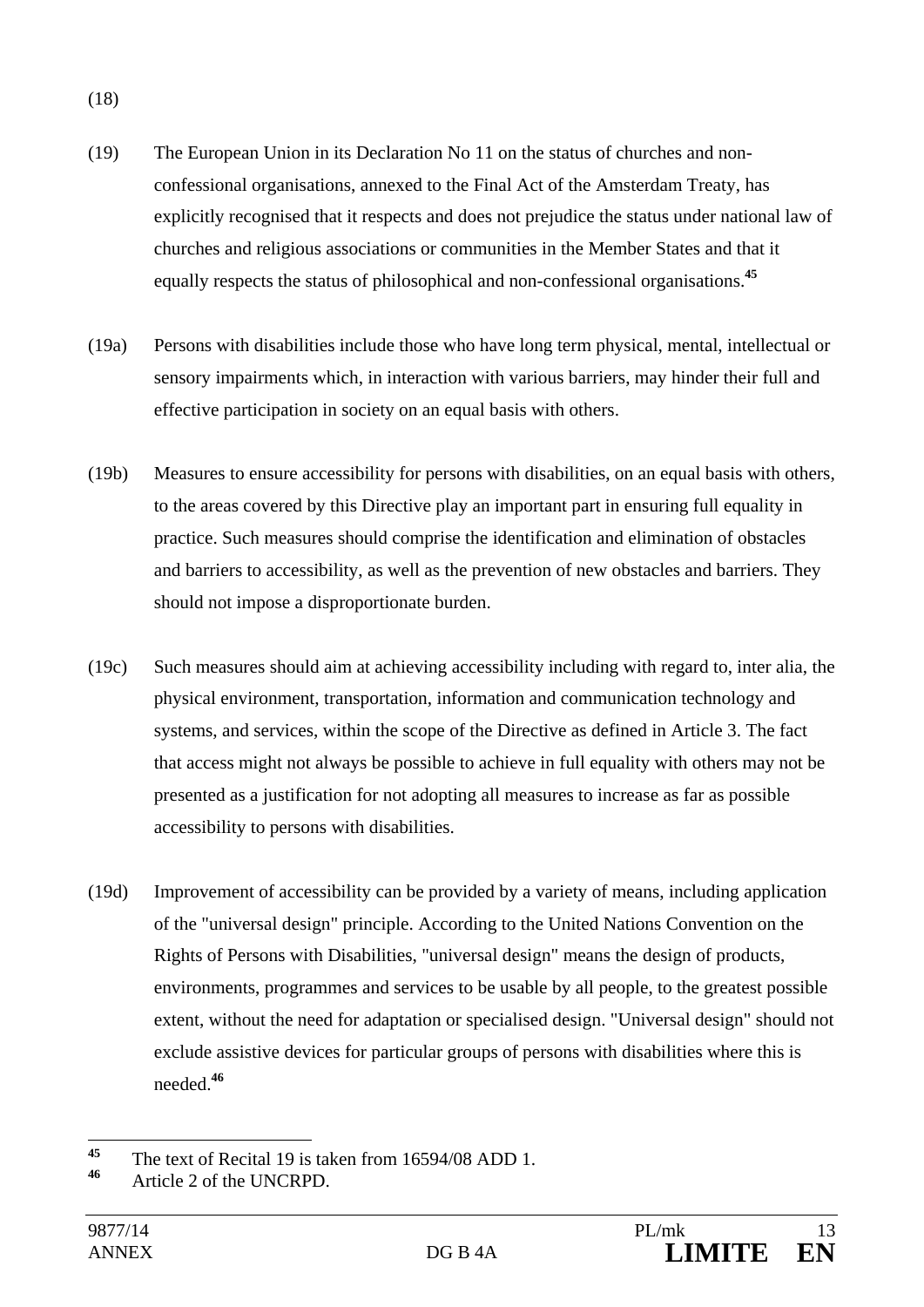- (20) Legal requirements**<sup>47</sup>** and standards on accessibility have been established at European level in some areas while Article 16 of Council Regulation 1083/2006 of 11 July 2006 on the European Regional Development Fund, the European Social Fund and the Cohesion Fund and repealing Regulation (EC) No 1260/1999**<sup>48</sup>** requires that accessibility for disabled persons is one of the criteria to be observed in defining operations co-financed by the Funds. The Council has also emphasised the need for measures to secure the accessibility of cultural infrastructure and cultural activities for people with disabilities.**<sup>49</sup>**
- (20a) In addition to general anticipatory measures to ensure accessibility, measures to provide reasonable accommodation in individual cases play an important part in ensuring full equality in practice for persons with disabilities in the areas covered by this Directive. Reasonable accommodation can include adjusting or modifying the provider's usual policies, procedures and practices, adapting conditions of access and providing specific assistance, taking into account the particular needs of a person with a disability, with a view to achieving an equal outcome.
- (20aa)**<sup>50</sup>** In the provision of housing, the provider should not, in order to comply with the reasonable accommodation provisions set out in this Directive, be required to make structural alterations**<sup>51</sup>** to the premises or to pay for such alterations. In accordance with national law and practice,<sup>52</sup> a provider should accept such alterations, if they are funded<sup>53</sup> otherwise.

- <sup>50</sup> NL: scrutiny reservation.
- $\frac{51}{52}$  <u>FI: scrutiny reservation</u>.

<sup>53</sup> AT suggested "financed."

 $47$ **<sup>47</sup>** Regulation (EC) No. 1107/2006 and Regulation (EC) No. 1371/2007.

**<sup>48</sup>** OJ L 2010, 31.7.2006, p.25. Regulation as last amended by Regulation (EC) No. 1989/2006 (OJ L 411, 30.12.2006, p.6).

<sup>49</sup> OJ C 134, 7.6.2003, p.7.

**<sup>52</sup>** IT: text requires clarification; it should encourage Member States with no legislative framework to develop one. Cion: Member States could either transpose the general rule or adopt detail rules.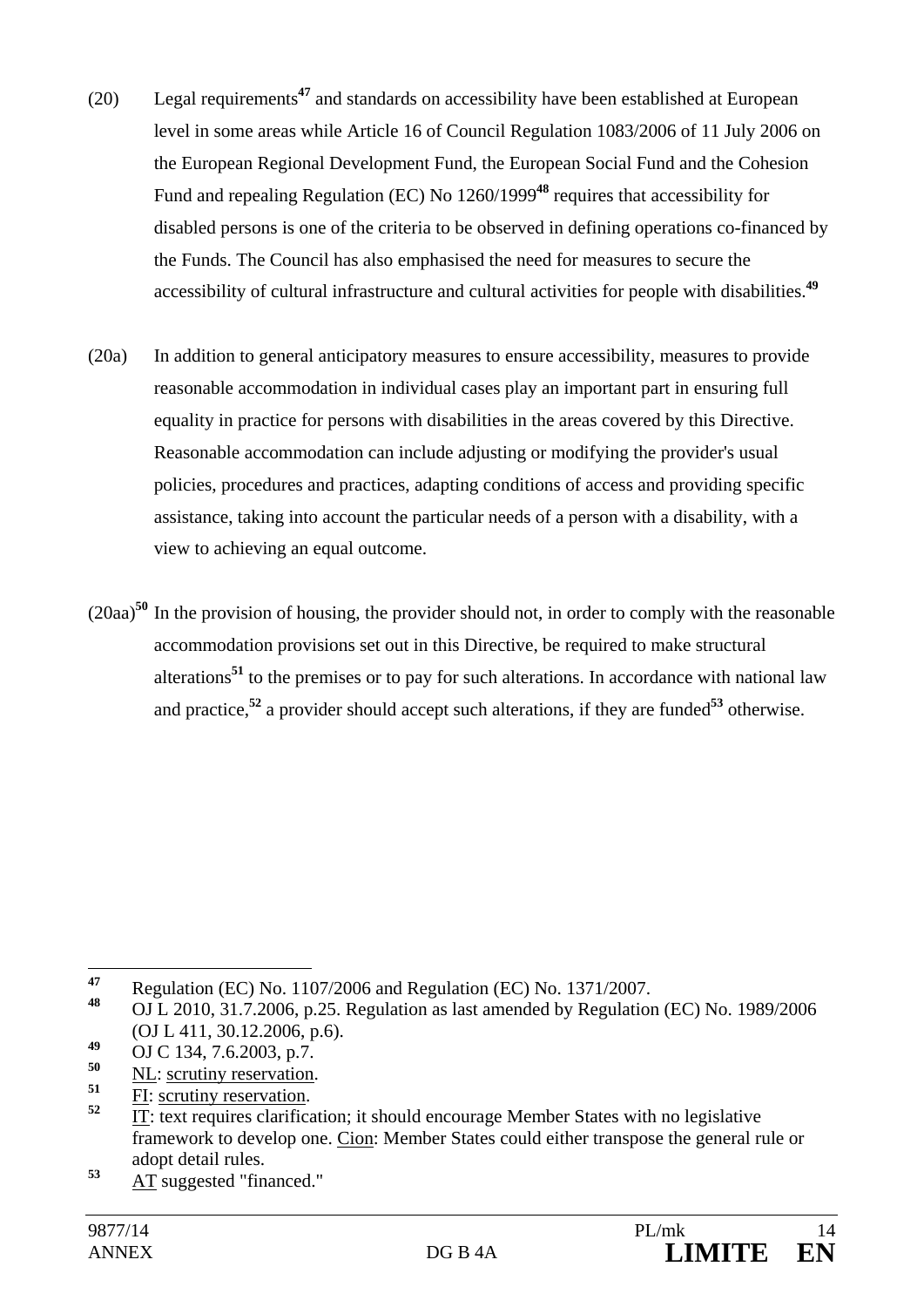- (20b) In assessing whether measures to ensure accessibility or reasonable accommodation would impose a disproportionate burden, account should be taken of a number of factors including, inter alia, the size, resources and nature of the organisation or enterprise, as well as the estimated costs of such measures. In the context of a contractual or other relationship of long duration**<sup>54</sup>** between the provider and the person with a disability, structural alterations**<sup>55</sup>** to premises or equipment could be deemed a reasonable accommodation.**<sup>56</sup>** A disproportionate burden could arise, for example, where significant structural alterations would be required in order to provide access to movable or immovable property which is protected under national rules on account of its historical, cultural, artistic or architectural value.
- (20c) The principle of accessibility is established in the United Nations Convention on the Rights of Persons with Disabilities. The principles of reasonable accommodation and disproportionate burden are established in Directive 2000/78/EC**<sup>57</sup>** and the United Nations Convention on the Rights of Persons with Disabilities.
- (21) The prohibition of discrimination should be without prejudice to the maintenance or adoption by Member States of measures intended to prevent or compensate for disadvantages suffered by a group of persons of a particular religion or belief, disability, age or sexual orientation. Such measures may include support for organisations of persons of a particular religion or belief, disability, age or sexual orientation where their main object is the promotion of the economic, cultural or social integration, of those persons, or catering for their particular needs.

<sup>54</sup> **<sup>54</sup>** AT, CZ and LV called for this term to be clarified. CZ: scrutiny reservation. Explaining that Directives should not be overly detailed, the Chair suggested that the term be left to the Member States to define. See also Article 4b(1)(c).

**<sup>55</sup>** FI: scrutiny reservation on "structural alterations". NL suggested "**reactive** structural alterations". (LU, FI, BE, HU, NL and IT have also called for clarification of the duration issue and "structural alterations".)

 $\frac{56}{57}$   $\frac{NL}{\Omega L}$ : <u>reservation</u> on the second sentence.

**<sup>57</sup>** OJ L 303, 2.12.2000, p.16.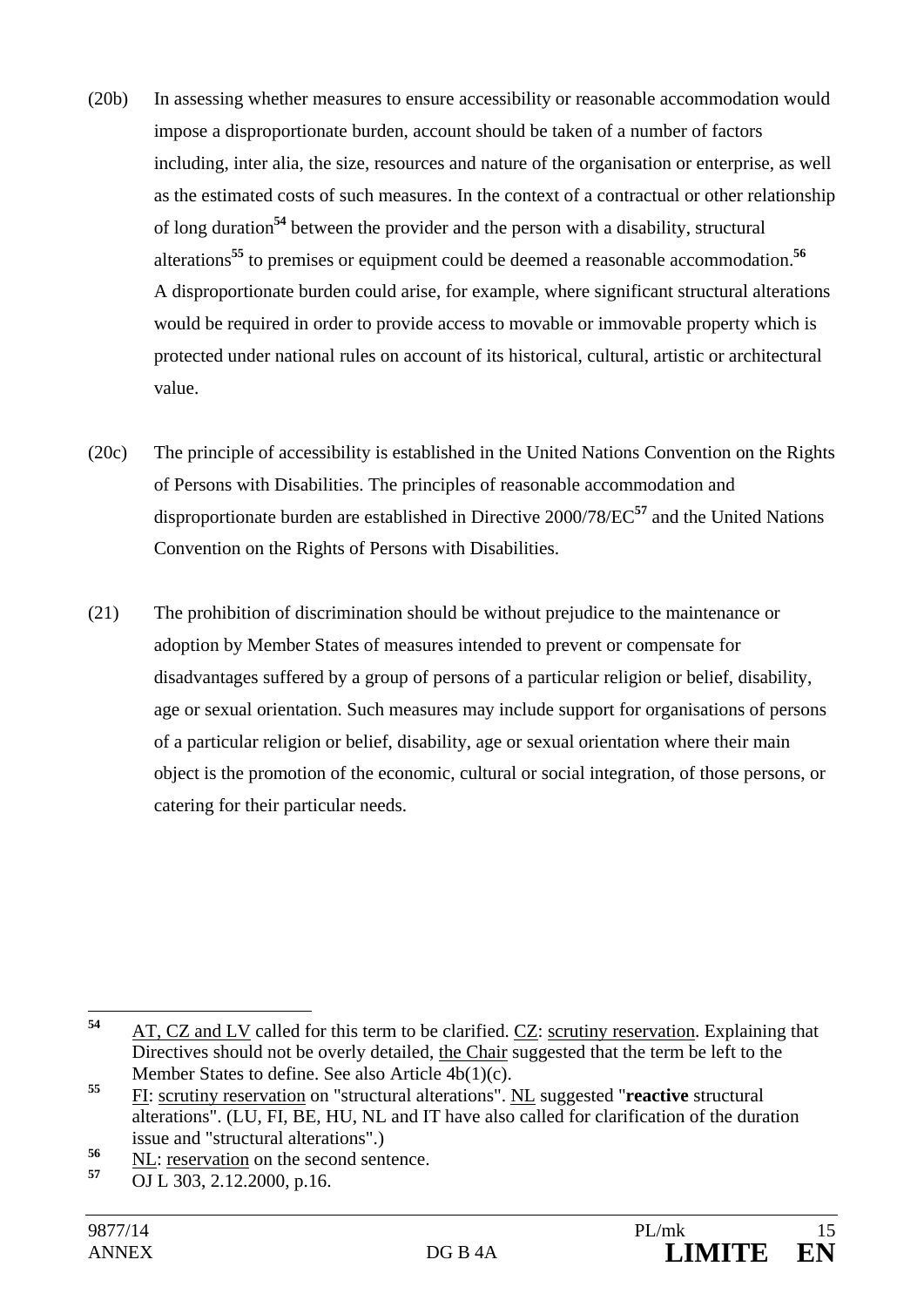- (22) This Directive lays down minimum requirements, thus giving the Member States the option of introducing or maintaining more favourable provisions. The implementation of this Directive should not serve to justify any regression in relation to the situation which already prevails in each Member State.
- (23) Persons who have been subject to discrimination based on religion or belief, disability, age or sexual orientation should have adequate means of legal protection. To provide a more effective level of protection, associations, organisations and other legal entities should be empowered to engage in proceedings, including on behalf of or in support of any victim, without prejudice to national rules of procedure concerning representation and defence before the courts.
- (24) The rules on the burden of proof must be adapted when there is a *prima facie* case of discrimination and, for the principle of equal treatment to be applied effectively, the burden of proof must shift back to the respondent when evidence of such discrimination is brought. However, it is not for the respondent to prove that the plaintiff adheres to a particular religion or belief, has a particular disability, is of a particular age or has a particular sexual orientation.
- (25) The effective implementation of the principle of equal treatment requires adequate judicial protection against victimisation.
- (26) In its resolution on the Follow-up of the European Year of Equal Opportunities for All (2007), the Council called for the full association of civil society, including organisations representing people at risk of discrimination, the social partners and stakeholders in the design of policies and programmes aimed at preventing discrimination and promoting equality and equal opportunities, both at European and national levels.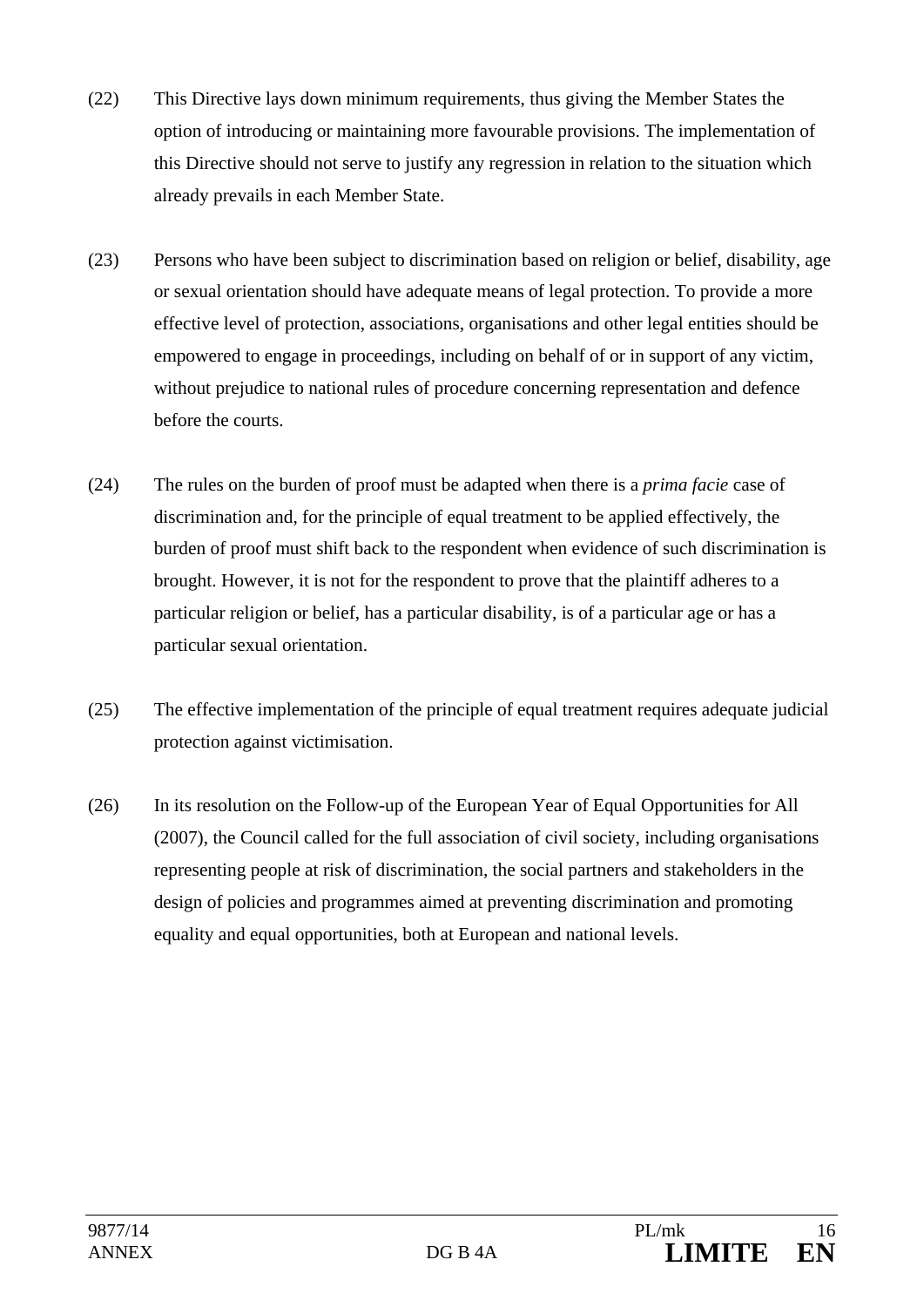(27) Experience in applying Directives 2000/43/EC**<sup>58</sup>** and 2004/113/EC**<sup>59</sup>** show that protection against discrimination on the grounds covered by this Directive would be strengthened by the existence of a body or bodies in each Member State, with competence to analyse the problems involved, to study possible solutions and to provide concrete assistance for the victims.

(28)

- (29) Member States should provide for effective, proportionate and dissuasive sanctions in case of breaches of the obligations under this Directive.
- (30) In accordance with the principles of subsidiarity and proportionality as set out in Article 5 of the Treaty on European Union, the objective of this Directive, namely ensuring a common level of protection against discrimination in all the Member States, cannot be sufficiently achieved by the Member States and can therefore, by reason of the scale and impact of the proposed action, be better achieved by the European Union. This Directive does not go beyond what is necessary in order to achieve those objectives.
- (31) In accordance with paragraph 34 of the interinstitutional agreement on better law-making, Member States are encouraged to draw up, for themselves and in the interest of the European Union, their own tables, which will, as far as possible, illustrate the correlation between the Directive and the transposition measures and to make them public.

<sup>58</sup> **<sup>58</sup>** OJ L 180, 19.7.2000, p. 22.

**<sup>59</sup>** OJ L 373, 21.12.2004, p. 37.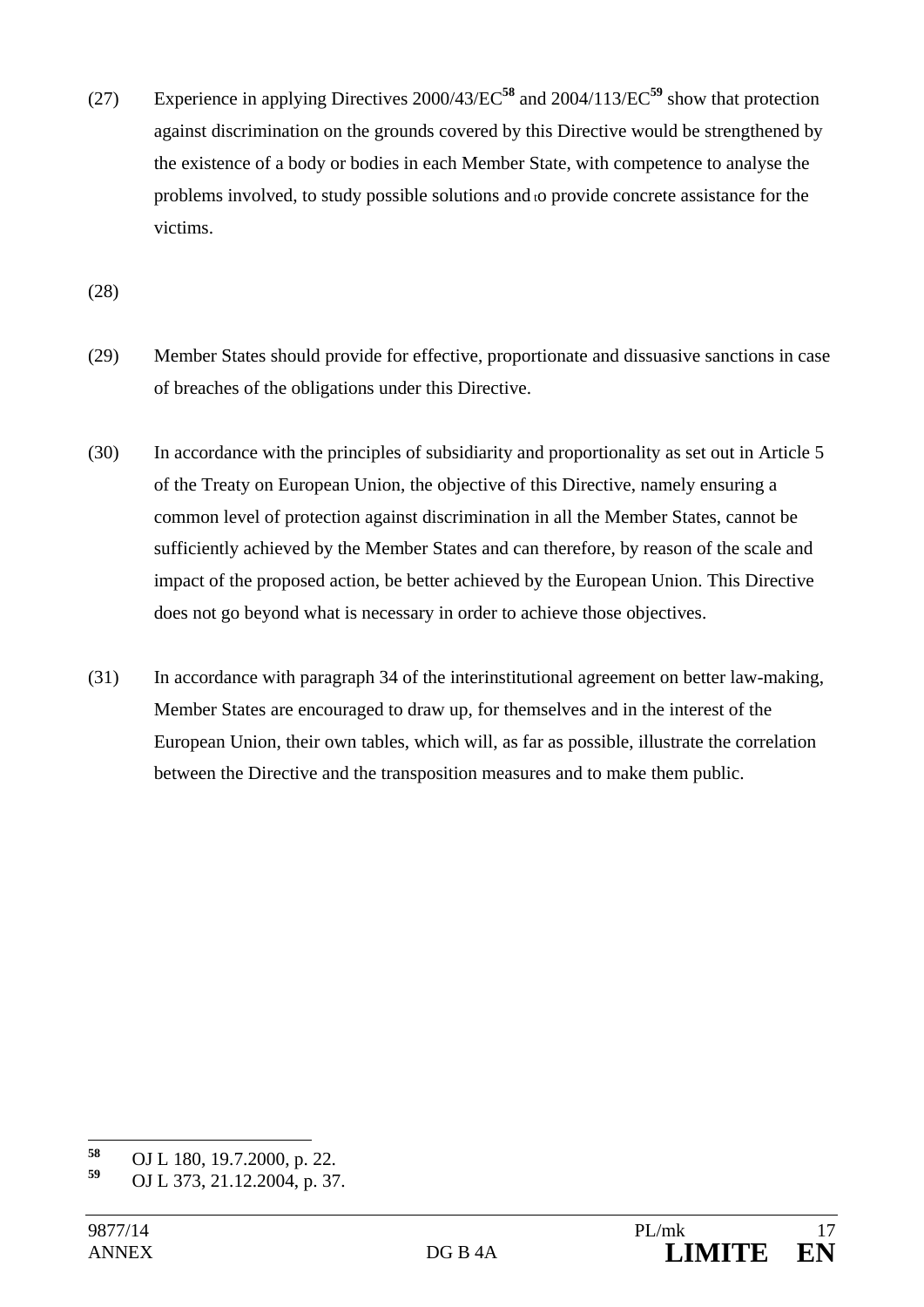### **CHAPTER I GENERAL PROVISIONS**

#### *Article 1*

#### *Purpose*

This Directive lays down a framework for combating discrimination on the grounds of religion or belief, disability, age,**<sup>60</sup>** or sexual orientation, with a view to putting into effect in the Member States the principle of equal treatment within the scope of Article 3.

# *Article 2<sup>61</sup> Concept of discrimination*

1. For the purposes of this Directive, the "principle of equal treatment" shall mean that there shall be no discrimination on any of the grounds referred to in Article 1.

For the purposes of this Directive, discrimination means:

- (i) direct discrimination;
- (ii) indirect discrimination;
- (iii) harassment;
- (iv) direct discrimination and harassment by association;**<sup>62</sup>**
- (v) denial of reasonable accommodation for persons with disabilities; and
- (vi) instruction to discriminate against persons on any of the grounds referred to in Article 1.
- 2. For the purposes of paragraph 1, the following definitions apply:
	- (a) direct discrimination shall be taken to occur where one person is treated less favourably than another is, has been or would be treated in a comparable situation, on any of the grounds referred to in Article 1;

<sup>60</sup> <sup>60</sup> UK: exclude minors (persons under 18) from the scope.

<sup>&</sup>lt;sup>61</sup> IT: scrutiny reservation on Article 2 and Recitals 12 and 12a.

**IT: scrutiny reservation.**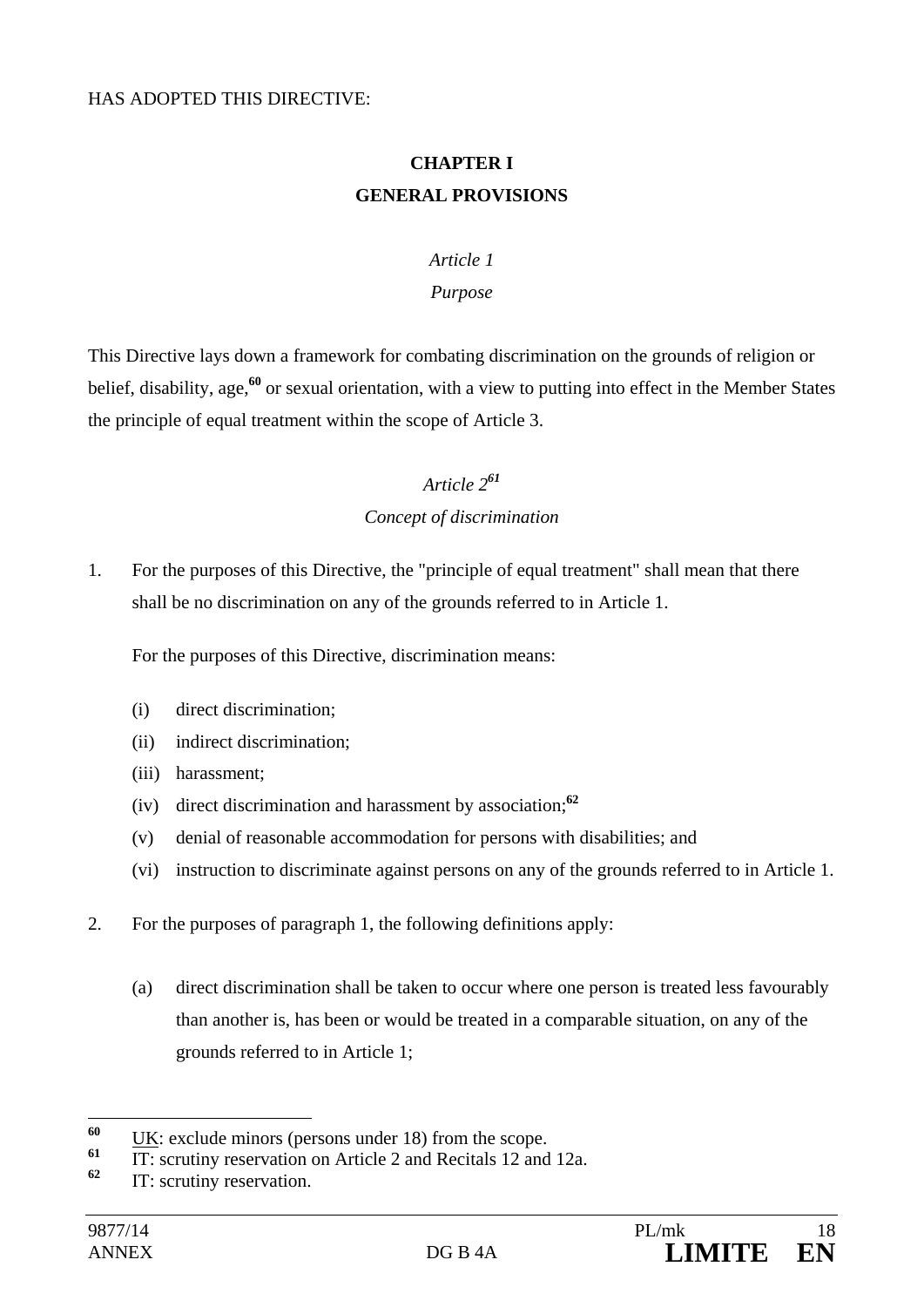- (b) indirect discrimination shall be taken to occur where an apparently neutral provision, criterion or practice would put persons of a particular religion or belief, a particular disability, a particular age, or a particular sexual orientation at a particular disadvantage compared with other persons, unless that provision, criterion or practice is objectively justified by a legitimate aim and the means of achieving that aim are appropriate and necessary;
- (c) harassment shall be taken to occur where unwanted conduct related to any of the grounds referred to in Article 1 takes place with the purpose or effect of violating the dignity of a person and of creating an intimidating, hostile, degrading, humiliating or offensive environment. In this context, the concept of harassment may be defined in accordance with the national laws and practice of the Member States;
- (d) denial of reasonable accommodation for persons with disabilities shall be taken to occur where there is a failure to comply with Article 4a of the present Directive;
- (e) direct discrimination or harassment by association shall be taken to occur where a person is discriminated against or harassed due to an association which that person has**<sup>63</sup>** with persons of a certain religion or belief, persons with a disability, persons of a given age, or persons of a certain sexual orientation.**<sup>64</sup>**
- 3.
- 4.
- 5.

<sup>63</sup> **<sup>63</sup>** BG, HU, AT and HR: reinsert "or is perceived to have."

LV: text goes beyond the situation addressed in Case C-303/06; allegations of discrimination by association are extremely hard to prove.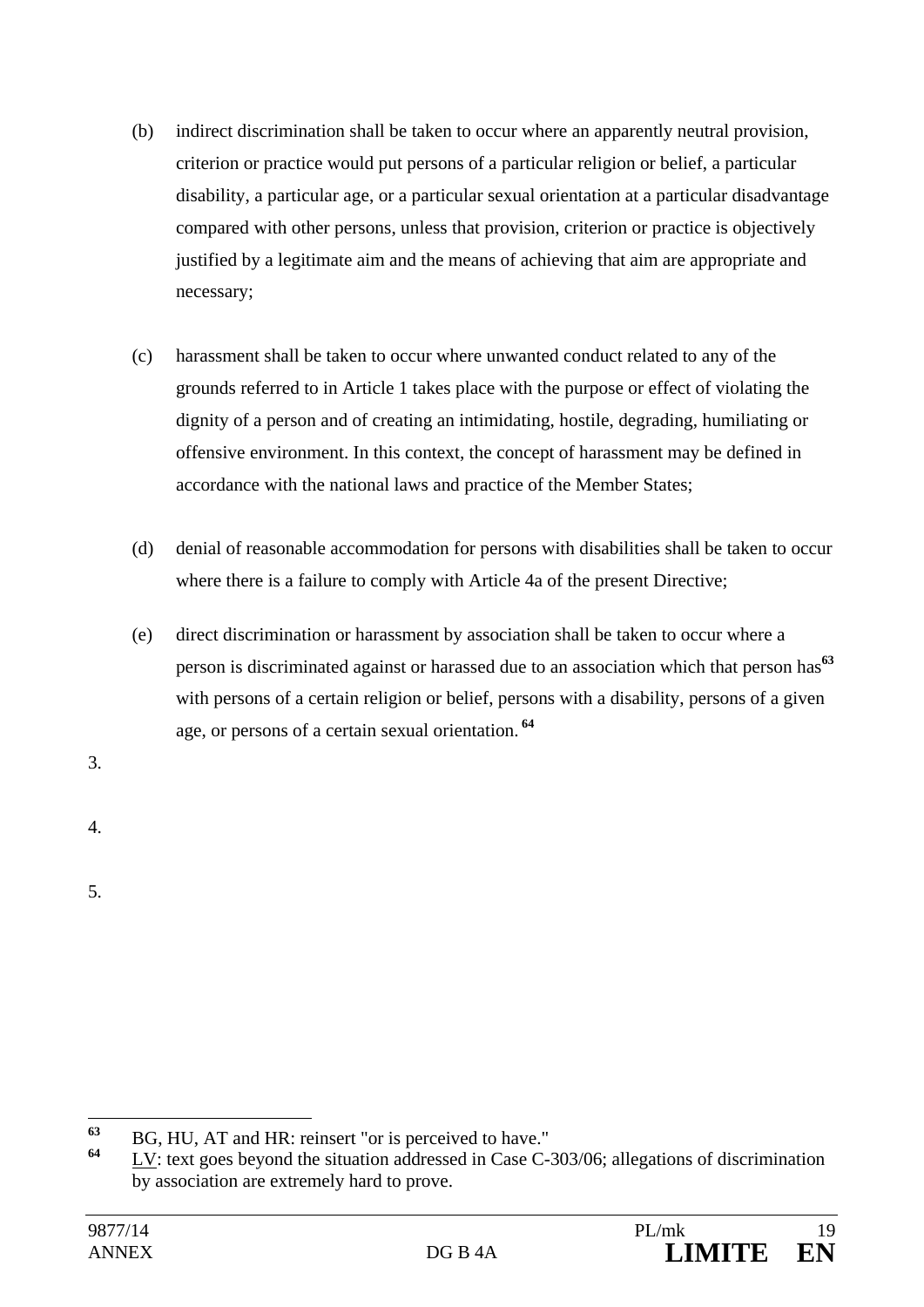- 6.**<sup>65</sup>** (a) Notwithstanding paragraphs 1 and 2, differences of treatment on grounds of age shall not constitute discrimination, if they are objectively justified by a legitimate aim, and if the means of achieving that aim are appropriate and necessary. Differences of treatment where more favourable conditions of access, including preferential charges, fees or rates are offered to persons belonging to specific age groups in order to promote their economic, cultural or social integration,**<sup>66</sup>** are presumed to be non-discriminatory for the purpose of this Directive.
	- (b)
- 6a.**<sup>67</sup>** Notwithstanding paragraphs 1 and 2, this Directive shall not preclude differences of treatment consisting in more favourable provisions for persons with disabilities as regards conditions of access within the scope of Article 3 to social protection, including social security, social assistance and healthcare, education and certain goods or services which are available to the public, which are adopted in order to promote their economic, cultural or social integration,**<sup>68</sup>** or to cater for the particular needs of such persons.**<sup>69</sup>**
- 7.**<sup>70</sup>** In the provision of financial services,
	- a) proportionate differences in treatment on the grounds of age do not constitute discrimination for the purposes of this Directive, if age is a determining factor in the assessment of risk for the service in question and this assessment is based on actuarial principles and**<sup>71</sup>** relevant and reliable statistical data;

<sup>65</sup> **<sup>65</sup>** FR: reservation. IE: allow commercial actors to continue to offer preferential pricing for certain age groups for commercial reasons. FR, BE and UK: scrutiny reservations. See 9368/14.

**<sup>66</sup>** AT: prefer "inclusion."

<sup>&</sup>lt;sup>67</sup> AT and NL: this provision would fit better in Article 5. NL: scrutiny reservation.

<sup>&</sup>lt;sup>68</sup> AT: prefer "inclusion."

<sup>&</sup>lt;sup>69</sup> EL: also exempt preferential pricing for persons with disabilities.

 $\frac{70}{71}$  AT: scrutiny reservation on Article 2(7).

MT: replace "and" with "or."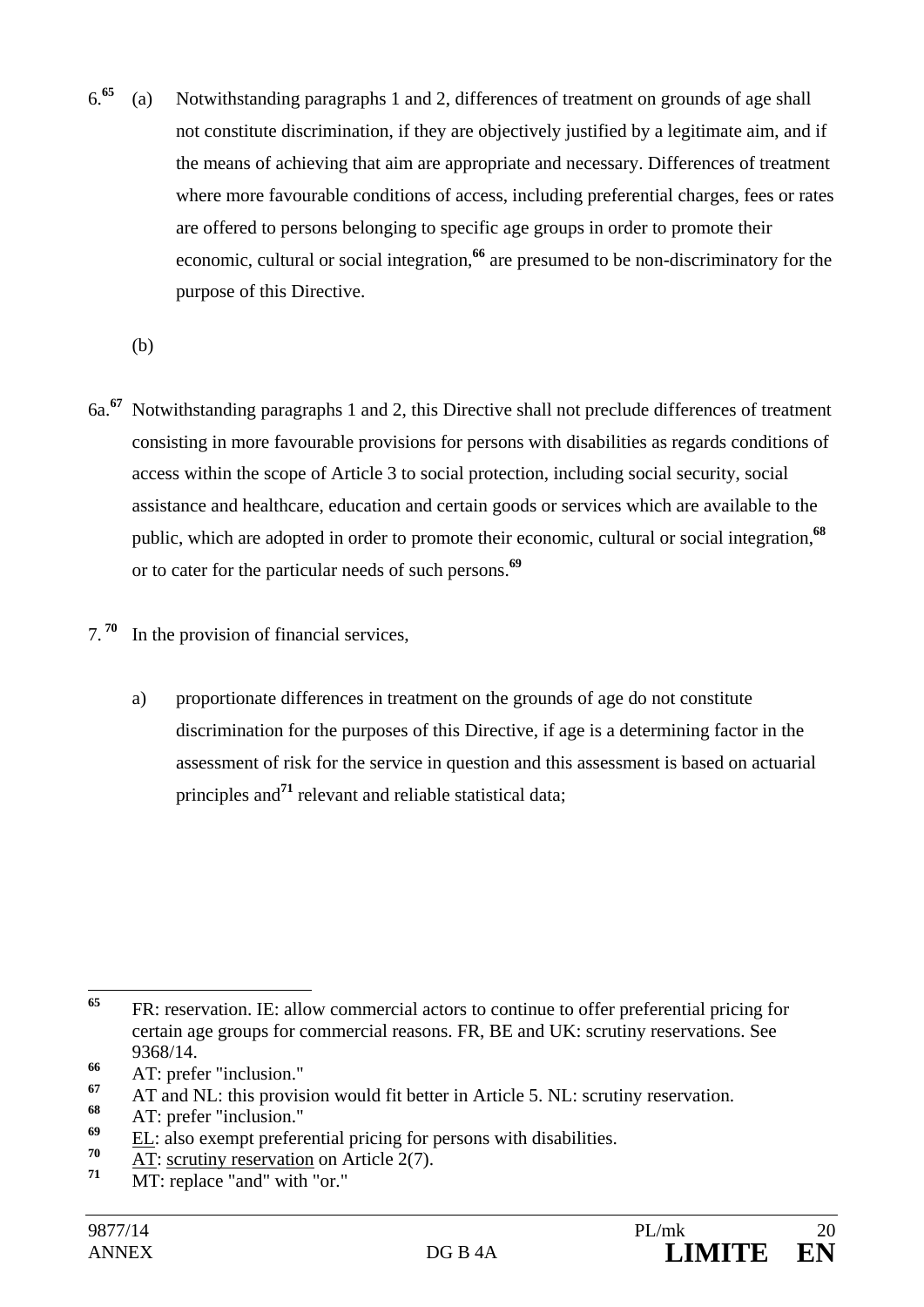b) proportionate differences in treatment on the grounds of disability do not constitute discrimination for the purposes of this Directive, if the disability**<sup>72</sup>** is a determining factor in the assessment of risk for the service in question and this assessment is based on actuarial principles and**<sup>73</sup>** relevant and reliable statistical data or on relevant and reliable medical knowledge.

Providers of financial services who decide to apply proportionate differences of treatment on the grounds of age or disability shall, upon request, provide**<sup>74</sup>** information to customers and relevant judicial and complaints bodies on the reasons explaining those differences of treatment.

8<sup>.75</sup> This Directive shall be without prejudice to measures laid down in national law which, in a democratic society, are necessary for public security, for the maintenance of public order, for the prevention of crime, for the protection of minors, and for the protection of health and safety and for the protection of the rights and freedoms of others.**<sup>76</sup>** This Directive does not limit the competence of Member States nor extend that of the Union in these areas.**<sup>77</sup>**

# *Article 3<sup>78</sup> Scope*

- 1. Within the limits of the competences conferred upon the European Union and within the limits set out in paragraph 2, the prohibition of discrimination shall apply to all persons, as regards both the public and private sectors, including public bodies, in relation to:
	- (a) access to social protection, including social security, social assistance, social housing and healthcare.**<sup>79</sup>**

 $\frac{78}{79}$  FR: scrutiny <u>reservation</u>.

 $72$  $\frac{72}{73}$  AT: add "...health condition underlying his or her..." AT: scrutiny reservation.

 $7^3$  MT: change "and" to a comma.

 $\frac{4T}{75}$  **AT**: add "clear and comprehensible"

AT: scrutiny reservation.

**<sup>76</sup>** ES and AT: delete reference to the "rights and freedoms of others. " ES: reservation. SE: add "including the freedom of expression and freedom of the press."

<sup>&</sup>lt;sup>77</sup> FI and Cion: prefer previous wording (see doc. 12458/2/12 REV 2).

BE, FR and MT: reservations on the inclusion of "social protection" within the scope.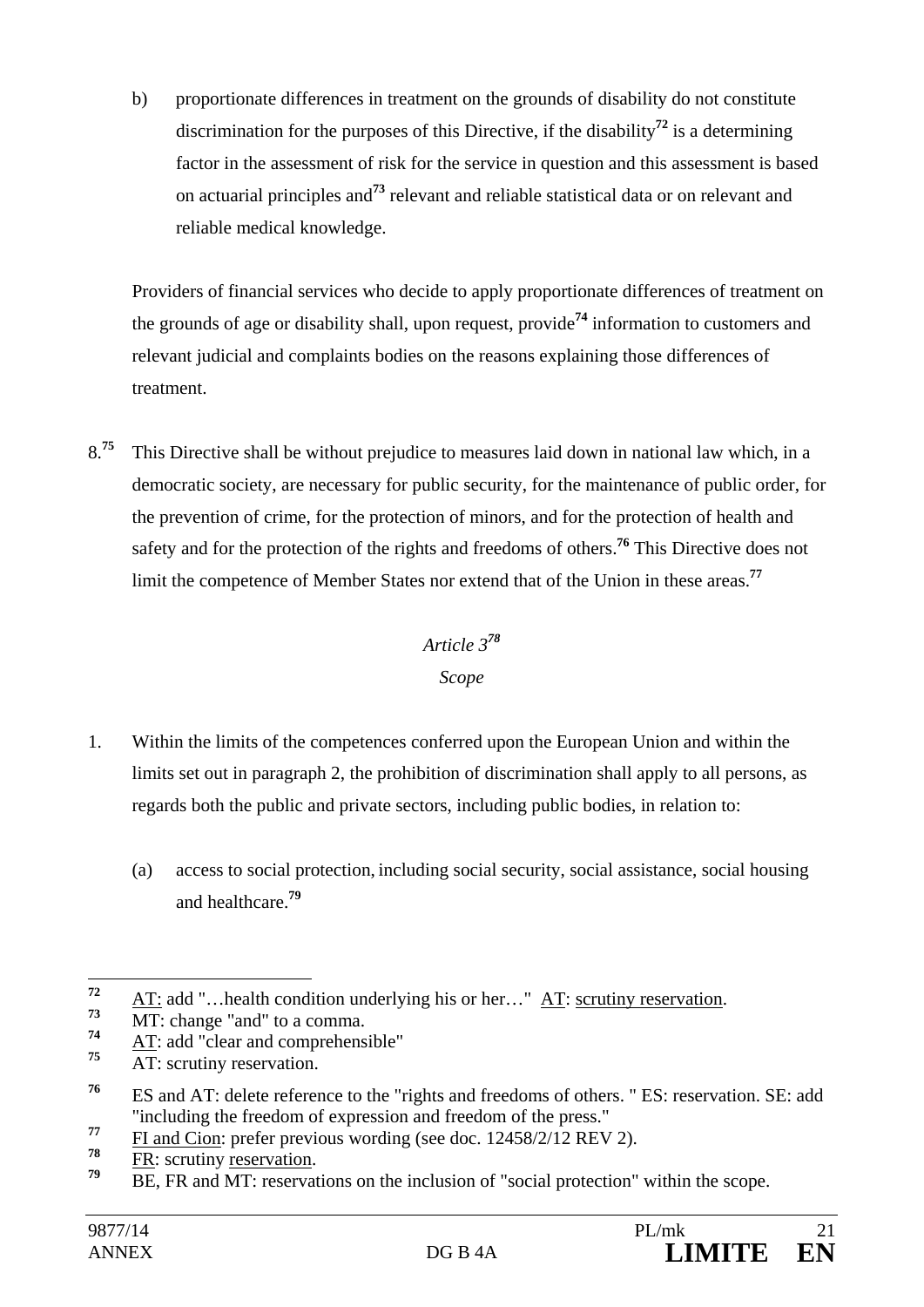Access under this point shall include the process of seeking information, applying, registration and similar activities as well as the actual**<sup>80</sup>** provision of social protection measures.

(b)

(c) access to education.**<sup>81</sup>**

Access under this point shall include the process of seeking information, applying, registration and similar activities as well as the actual admission to and participation in educational activities;**<sup>82</sup>**

(d) access to and supply of goods and other services, including housing, which are available to the public and which are offered outside the context of private and family life.**<sup>83</sup>**

Access under this point shall include the process of seeking information, applying, registration, ordering, booking, renting, purchasing and similar activities as well as the actual provision and enjoyment of the goods and services in question.

- 2. Notwithstanding paragraph 1, this Directive does not apply to:
	- (a) matters covered by family law, including marital status and adoption, as well as laws on reproductive rights;**<sup>84</sup>**

<sup>80</sup>  $\frac{80}{81}$  MT: clarify.

DE, EE, MT, ES and UK: reservations on the inclusion of "education" within the scope. BE, DK, PL and NL: scrutiny reservations. IE and RO: no final position.

 $\frac{82}{\text{AT: } \text{clarify this term.}}$ 

**<sup>83</sup>** NL: Directive should not apply to "decisions or requirements for attending special education and the provision of special funding for children who attend mainstream education".

<sup>84</sup> MT prefers: "matters covered by family law and public policy related thereto including marital status, adoption and reproductive rights. "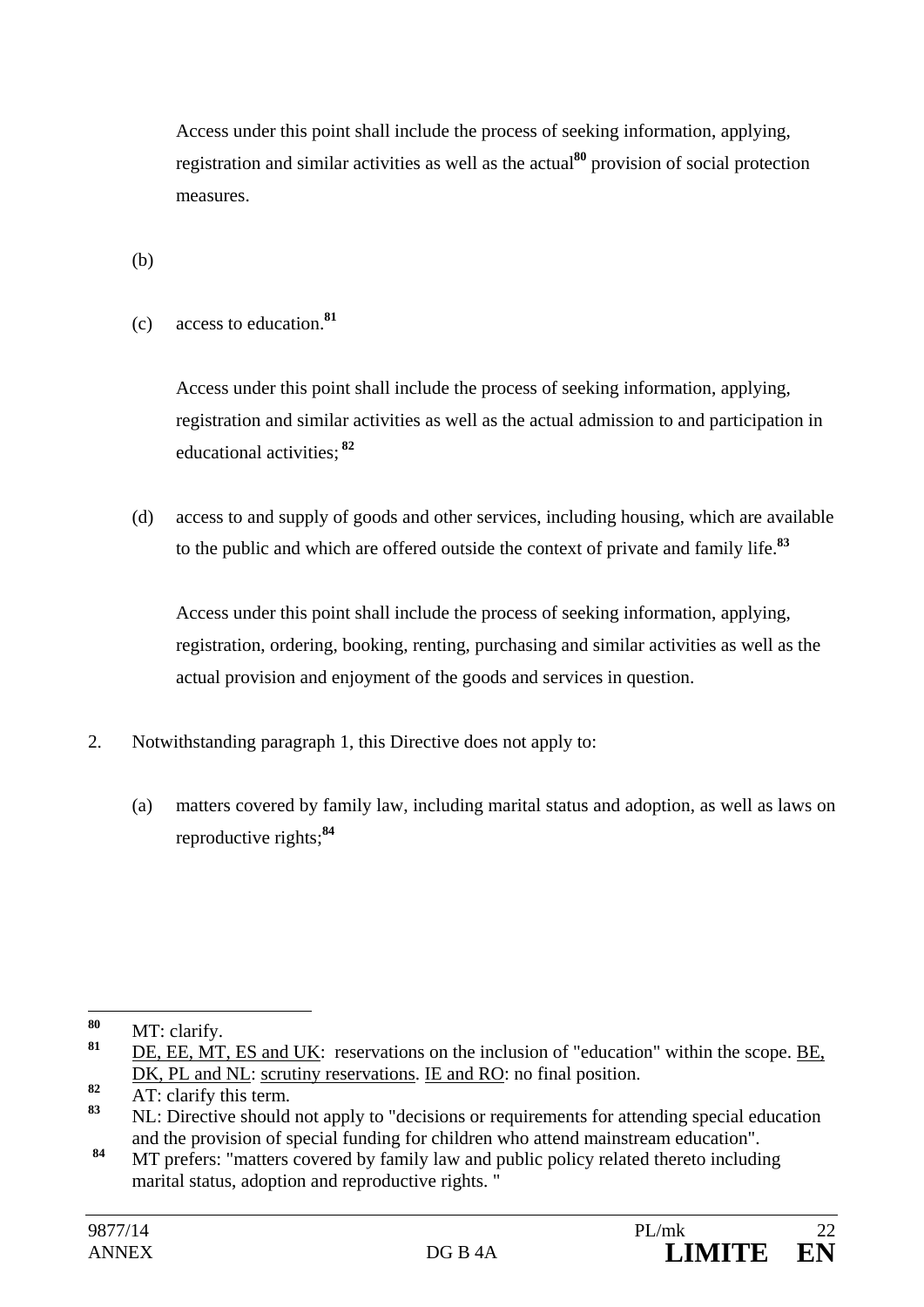- (b) the organisation of Member States' social protection systems, including decisions on the setting up, financing and management of such systems and related institutions as well as on the substance and delivery of benefits and services and on conditions of eligibility for these benefits and services, such as<sup>85</sup> decisions related to the setting of age limits;
- (c)
- (d) the content of teaching and of educational activities, and the organisation and funding of the Member States' educational systems, including decisions on the setting up and management of educational institutions, the development of curricula and other educational activities, the definition of examination processes, and conditions of eligibility, such as**<sup>86</sup>** decisions setting age limits;**<sup>87</sup>**
- (e) differences of treatment based on a person's religion or belief in respect of admission to educational institutions, the ethos of which is based on religion or belief, in accordance with national laws, traditions and practice.**<sup>88</sup>**

2a.

3.

- 3a. This Directive is without prejudice to national measures authorising or prohibiting the wearing of religious symbols and does not limit the exclusive competence of Member States in these matters.
- 4. This Directive is without prejudice to national legislation ensuring the secular nature of the State, State institutions or bodies, or education, or concerning the status and activities of churches and other organisations based on religion or belief and does not limit the exclusive competence of Member States in these matters.

<sup>85</sup> <sup>85</sup> AT: "such as" seems to imply that there are other exceptions.

<sup>&</sup>lt;sup>86</sup> AT: "such as" seems to imply that there are other exceptions.

<sup>&</sup>lt;sup>87</sup> BE and AT: scrutiny reservations.

**<sup>88</sup>** FR: queried this wording.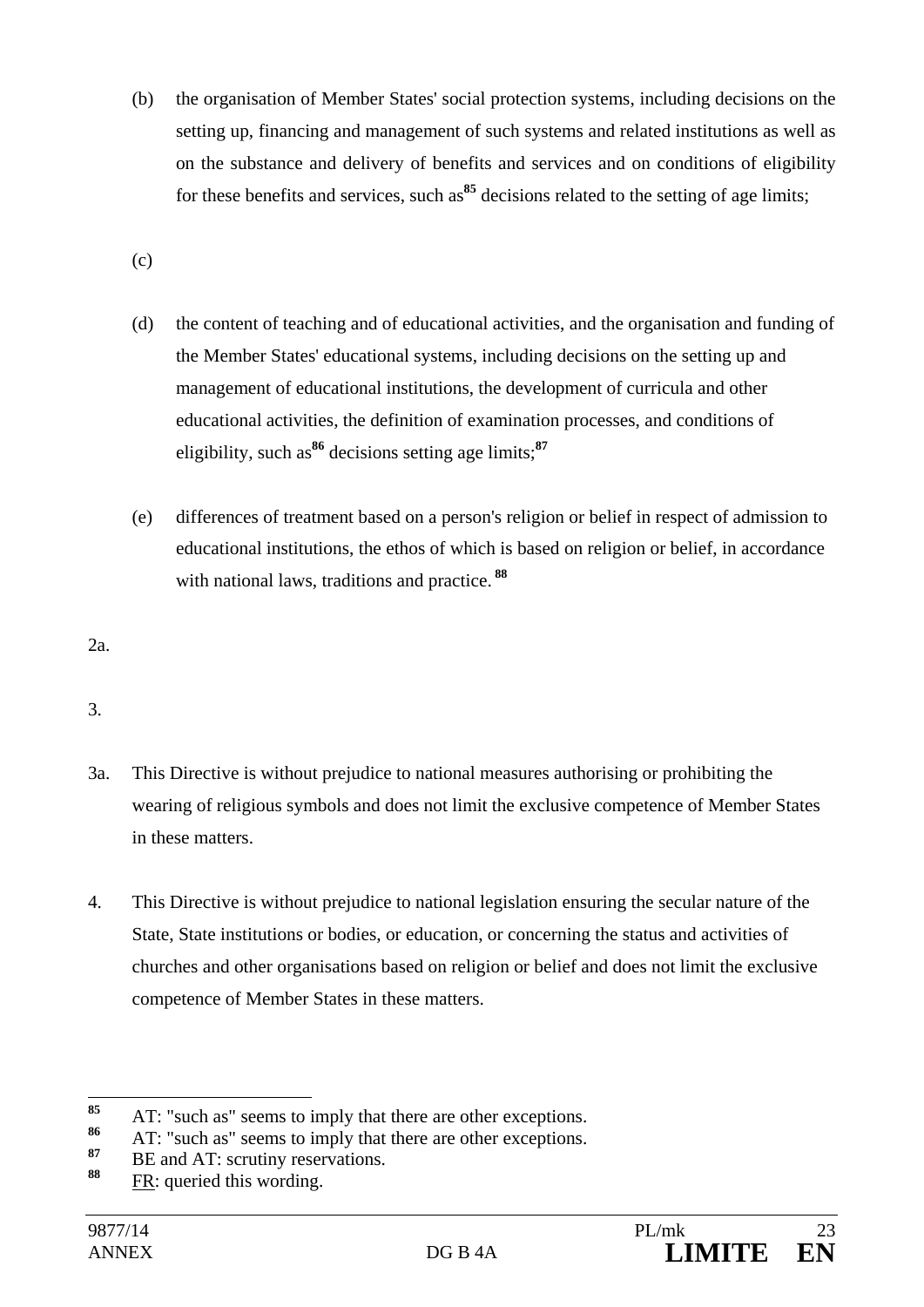5. This Directive does not cover differences of treatment based on nationality and is without prejudice to provisions and conditions relating to the entry into and residence of third-country nationals and stateless persons in the territory of Member States, and to any treatment which arises from the legal status of the third-country nationals and stateless persons concerned.

#### *Article 4*

### *Accessibility for persons with disabilities*

- 1. Member States shall take the necessary and appropriate measures to ensure accessibility**<sup>89</sup>** for persons with disabilities, on an equal basis with others, within the areas set out in Article 3. These measures should not impose a disproportionate burden.
- 1a. Accessibility includes general anticipatory measures to ensure the effective implementation of the principle of equal treatment in all areas set out in Article 3 for persons with disabilities, on an equal basis with others[, and with a medium or long-term commitment].
- 2. Such measures shall comprise the identification and elimination of obstacles and barriers to accessibility, [as well as the prevention of new obstacles and barriers] in the areas covered in this Directive.

3.

- 4.
- 5.
- 6. Paragraphs 1 and 2 shall apply to housing only as regards the common parts**<sup>90</sup>** of buildings with more than one housing unit. This paragraph shall be without prejudice to Article 4(7) and Article 4a.

<sup>89</sup> **<sup>89</sup>** NL: distinguish clearly between "accessibility" (Article 4) and "structural alterations" in the context of "reasonable accommodation" (Article 4a(3) and Recital 20b, second sentence).

**<sup>90</sup>** AT: scrutiny reservation.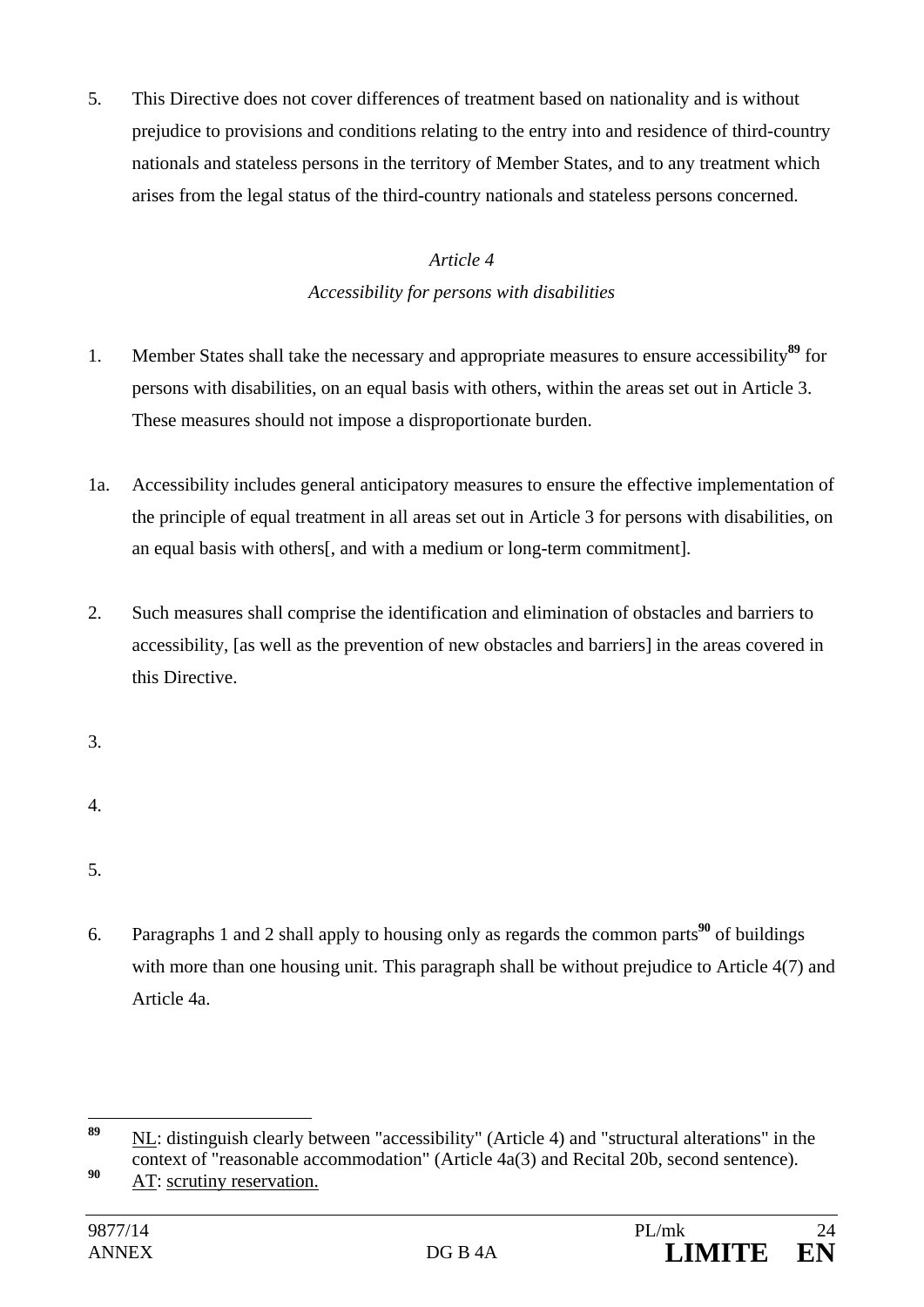7. Member States shall progressively take the necessary measures to ensure that sufficient housing is accessible for people with disabilities.**<sup>91</sup>**

#### *Article 4a*

### *Reasonable accommodation for persons with disabilities*

- 1. In order to guarantee compliance with the principle of equal treatment in relation to persons with disabilities, reasonable accommodation shall be provided within the areas set out in Article 3.**<sup>92</sup>**
- 2. For the purpose of paragraph 1, reasonable accommodation means necessary and appropriate modification and adjustments not imposing a disproportionate**<sup>93</sup>** burden, where needed in a particular case, to accommodate the needs of a person with a disability so as to allow that person access [on an equal basis with others]**<sup>94</sup>** to the specific social protection measure, educational activity,**<sup>95</sup>** good or service concerned.**<sup>96</sup>**
- 3. In the provision of housing, paragraphs 1 and 2 shall not require the provider to make structural alterations**<sup>97</sup>** to the premises or to pay for them. In accordance with national law and practice, a provider shall accept such alterations if they are funded otherwise.**<sup>98</sup>**

- $\frac{94}{95}$  Cion, FI, HU and SK called for the square brackets to be removed.
- $\frac{95}{96}$  AT: clarify this term.
- <sup>96</sup> SK: scrutiny reservation.

 $91$  $\frac{91}{92}$  AT: scrutiny reservation.

 $\frac{92}{93}$  HU: scrutiny reservation.

**<sup>93</sup>** SI, NL, SK and BE have called for consistency with the UNCRPD; Cion has explained that, while the two instruments should not contradict each other, they need not contain identical wording.

**<sup>97</sup>** CZ, LV and FI: clarify "structural alterations." CZ, PL and HU expressed concern about cost implications, especially (PL) for schools.

**<sup>98</sup>** BE: scrutiny reservation. SE had concerns over the word "shall", Sweden having no legislation concerning situations in which alterations should be made.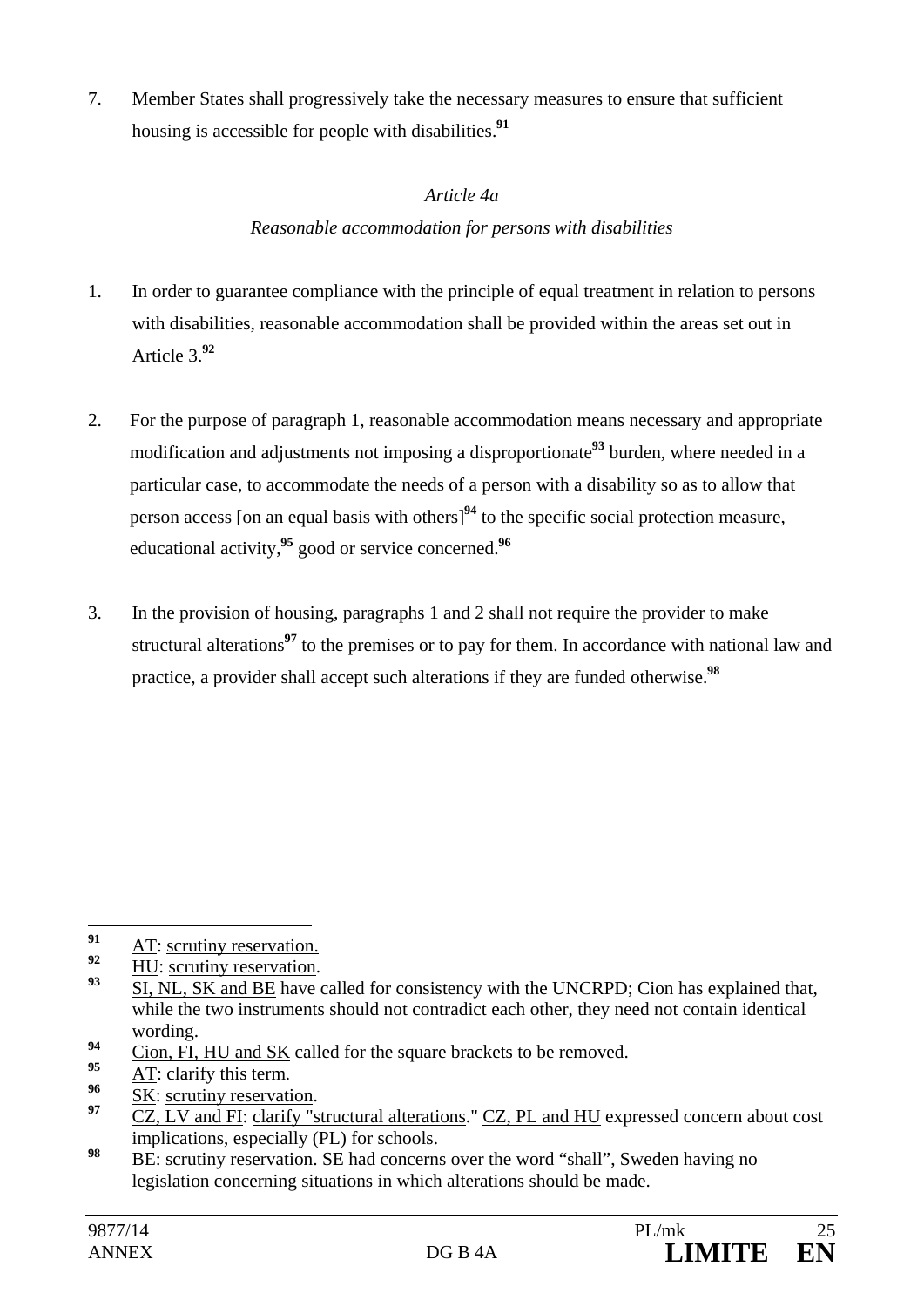#### *Article 4b*

#### *Provisions concerning accessibility and reasonable accommodation*

- 1. For the purposes of assessing whether measures necessary to comply with Articles 4 and 4a would impose a disproportionate burden, account shall be taken, in particular, of:
	- a) the size, resources and nature of the organisation or enterprise;
	- aa) the negative impact<sup>99</sup> on the <sup>100</sup>person with a disability of not providing the measure;
	- b) the estimated cost;
	- c) the estimated benefit for persons with disabilities generally, taking into account the frequency and duration of use of the relevant goods and services;**<sup>101</sup>**
	- d) the life span of infrastructures and objects which are used to provide a service;**<sup>102</sup>**
	- e) the historical, cultural, artistic or architectural value of the movable or immovable property in question;**<sup>103</sup>** and
	- f) the safety and practicability of the measures in question.

The burden shall not be deemed disproportionate when it is sufficiently remedied by measures existing within the framework of the disability policy of the Member State concerned.

2. Article 4 shall apply to the design and manufacture of goods, unless this would impose a disproportionate burden. For the purpose of assessing whether a disproportionate burden is imposed in the design and manufacture of goods, account shall be taken of the criteria set out in Article 4b(1).

<sup>99</sup> <sup>99</sup> <u>DK</u>: who will assess the impact? <u>IT and NL</u> had concerns regarding this formulation.

 $\frac{100}{101}$  Cion: possibly add "specific."

<sup>&</sup>lt;sup>101</sup> MT requested clarification.

<sup>&</sup>lt;sup>102</sup> This criterion may be appropriate only to accessibility.

AT: reservation.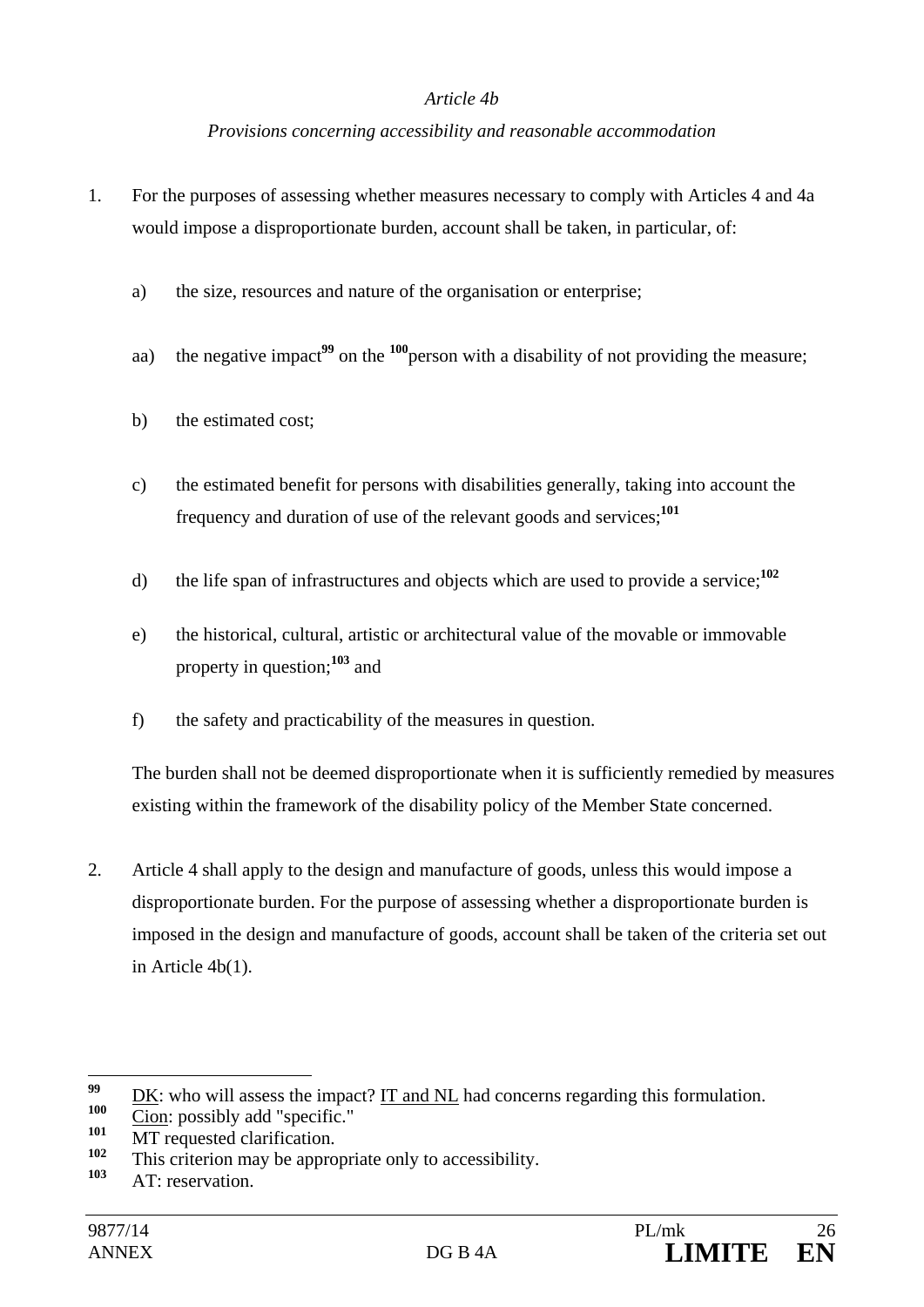3. Article 4 and 4a shall not apply where European Union law provides for detailed standards or specifications on the accessibility or reasonable accommodation regarding particular goods or services.

### *Article 5 Positive action*

- 1. With a view to ensuring full equality in practice, the principle of equal treatment shall not prevent any Member State from maintaining or adopting specific measures to prevent or compensate for disadvantages linked to religion or belief, disability, age, or sexual orientation.
- 2.

# *Article 6 Minimum requirements*

- 1. Member States may introduce or maintain provisions which are more favourable to the protection of the principle of equal treatment than those laid down in this Directive.
- 2. The implementation of this Directive shall under no circumstances constitute grounds for a reduction in the level of protection against discrimination already afforded by Member States in the fields covered by this Directive.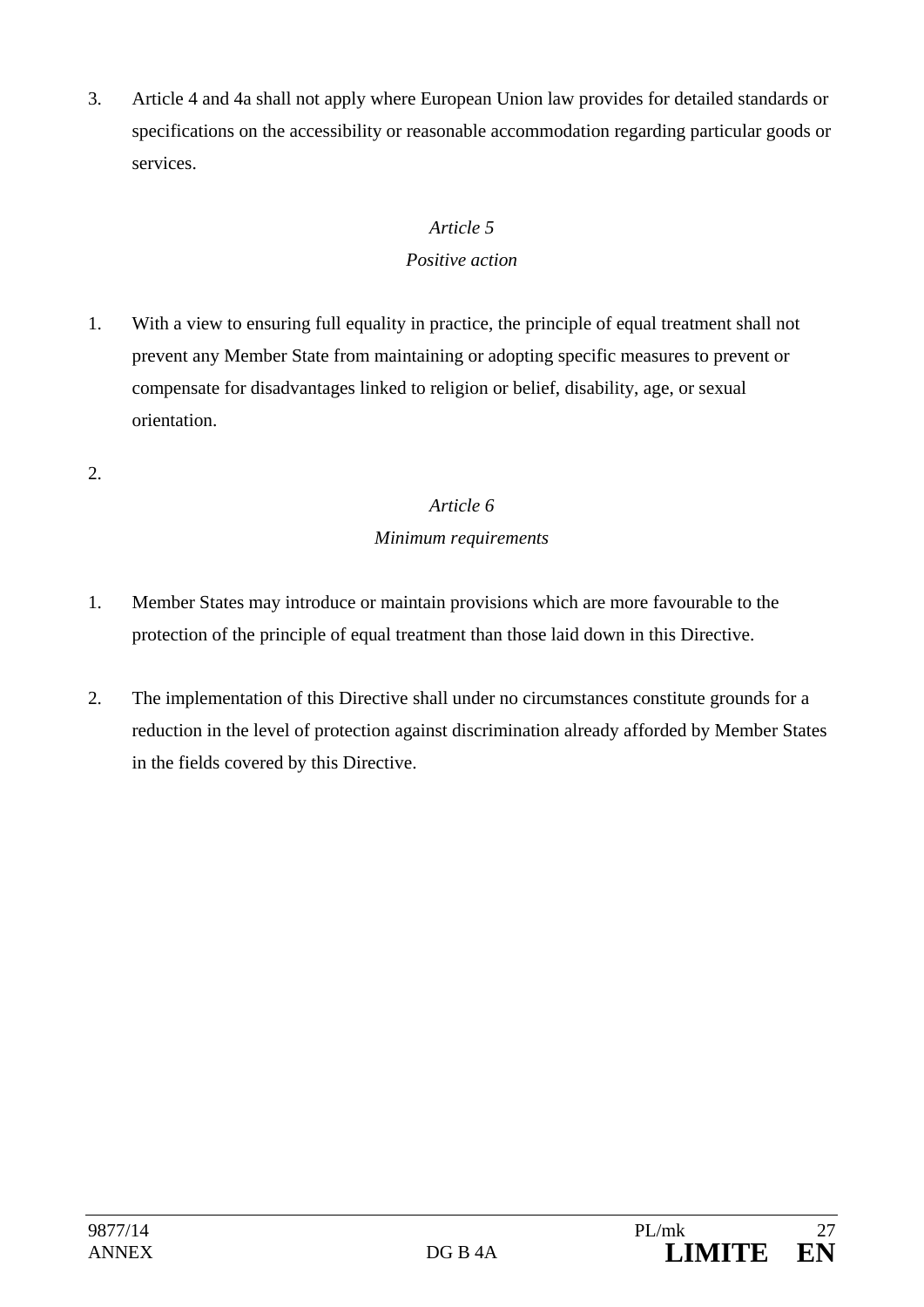# **CHAPTER II REMEDIES AND ENFORCEMENT**

#### *Article 7*

### *Defence of rights*

- 1. Member States shall ensure that judicial and/or administrative procedures, including where they deem it appropriate conciliation procedures, for the enforcement of obligations under this Directive are available to all persons who consider themselves wronged by failure to apply the principle of equal treatment to them, even after the relationship in which the discrimination is alleged to have occurred has ended.
- 2. Member States shall ensure that associations, organisations or other legal entities, which have, in accordance with the criteria laid down by their national law, a legitimate interest in ensuring that the provisions of this Directive are complied with, may engage**<sup>104</sup>**, either on behalf or in support of the complainant, with his or her approval, in any judicial and/or administrative procedure provided for the enforcement of obligations under this Directive.
- 3. Paragraphs 1 and 2 shall be without prejudice to national rules relating to time limits for bringing actions as regards the principle of equality of treatment.

 $104$ **<sup>104</sup>** IE: reservation. IE suggested adding: "as the Member States so determine and in accordance with the criteria laid down by their national law". DE and IT also supported a reference to national law. DE: reservation on the creation of *individual rights* in this context.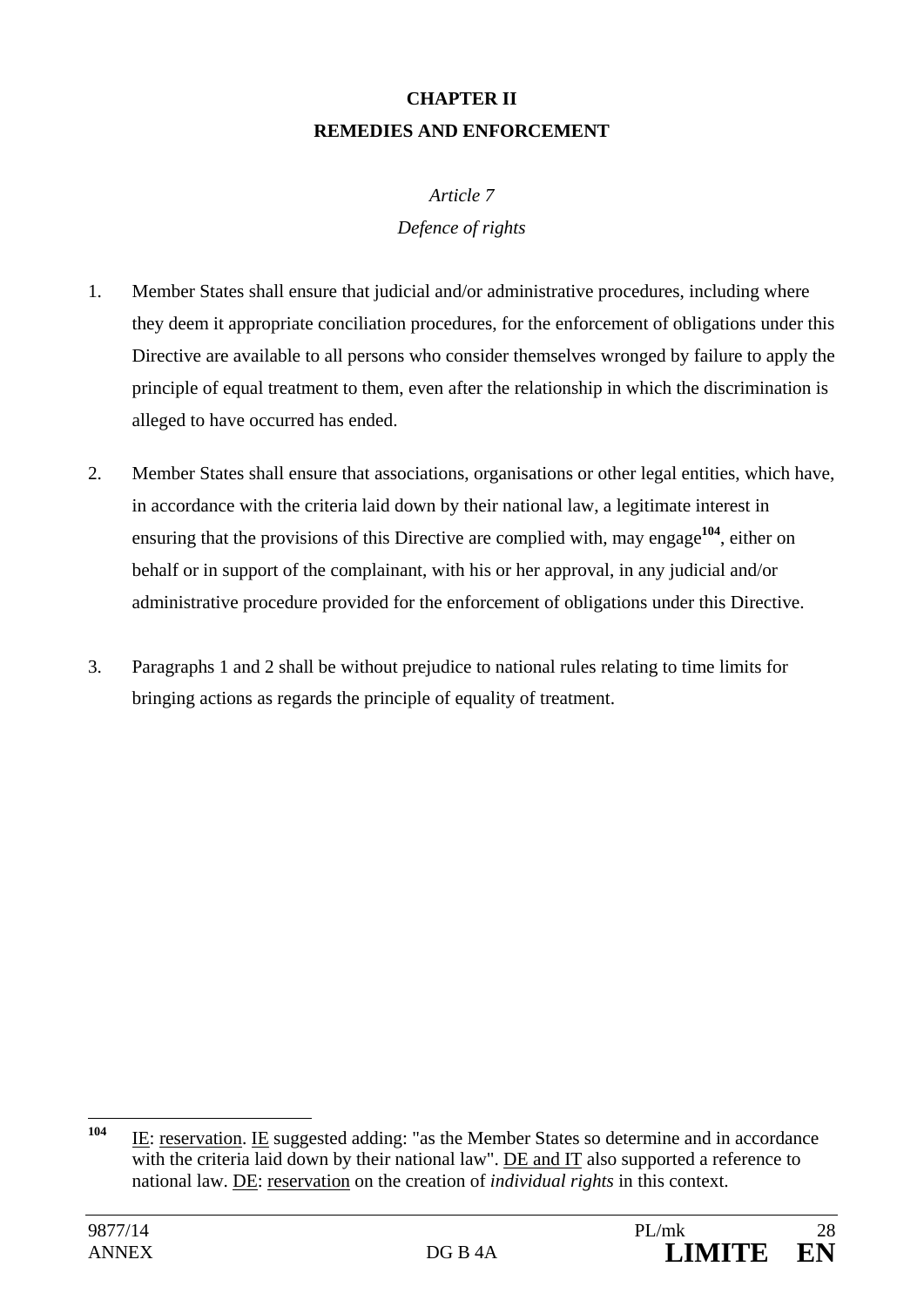### *Article 8*

### *Burden of proof*

- 1. Member States shall take such measures as are necessary, in accordance with their national judicial systems, to ensure that, when persons who consider themselves wronged because the principle of equal treatment has not been applied to them establish, before a court or other competent authority, facts from which it may be presumed that there has been direct or indirect discrimination, it shall be for the respondent to prove**<sup>105</sup>** that there has been no breach of the prohibition of discrimination.
- 2. Paragraph 1 shall not prevent Member States from introducing rules of evidence which are more favourable to plaintiffs.
- 3. Paragraph 1 shall not apply to criminal procedures.
- 4. Member States need not apply paragraph 1 to proceedings in which the court or other competent body investigates the facts of the case.
- 5. Paragraphs 1, 2, 3 and 4 shall also apply to any legal proceedings commenced in accordance with Article 7(2).

### *Article 9*

### *Victimisation*

Member States shall introduce into their national legal systems such measures as are necessary to protect individuals from any adverse treatment or adverse consequence as a reaction to a complaint or to proceedings**<sup>106</sup>** aimed at enforcing compliance with the principle of equal treatment

<sup>105</sup> **<sup>105</sup>** CZ, DE, LU and NL expressed concern in respect of the reversal of the burden of proof. IT: scrutiny reservation. Cion affirmed this provision. NL and UK pointed out that a mention should also be made in Article 8 of *the reversal* of the burden of proof that is provided for in Recital 14a for cases where "more favourable conditions of access are offered to persons of a given age, in order to promote their economic, cultural or social integration." Cion acknowledged that clarification would be useful.

**<sup>106</sup>** IE recalled that "legal proceedings" was used in Directives 2000/78/EC and 2004/113/EC.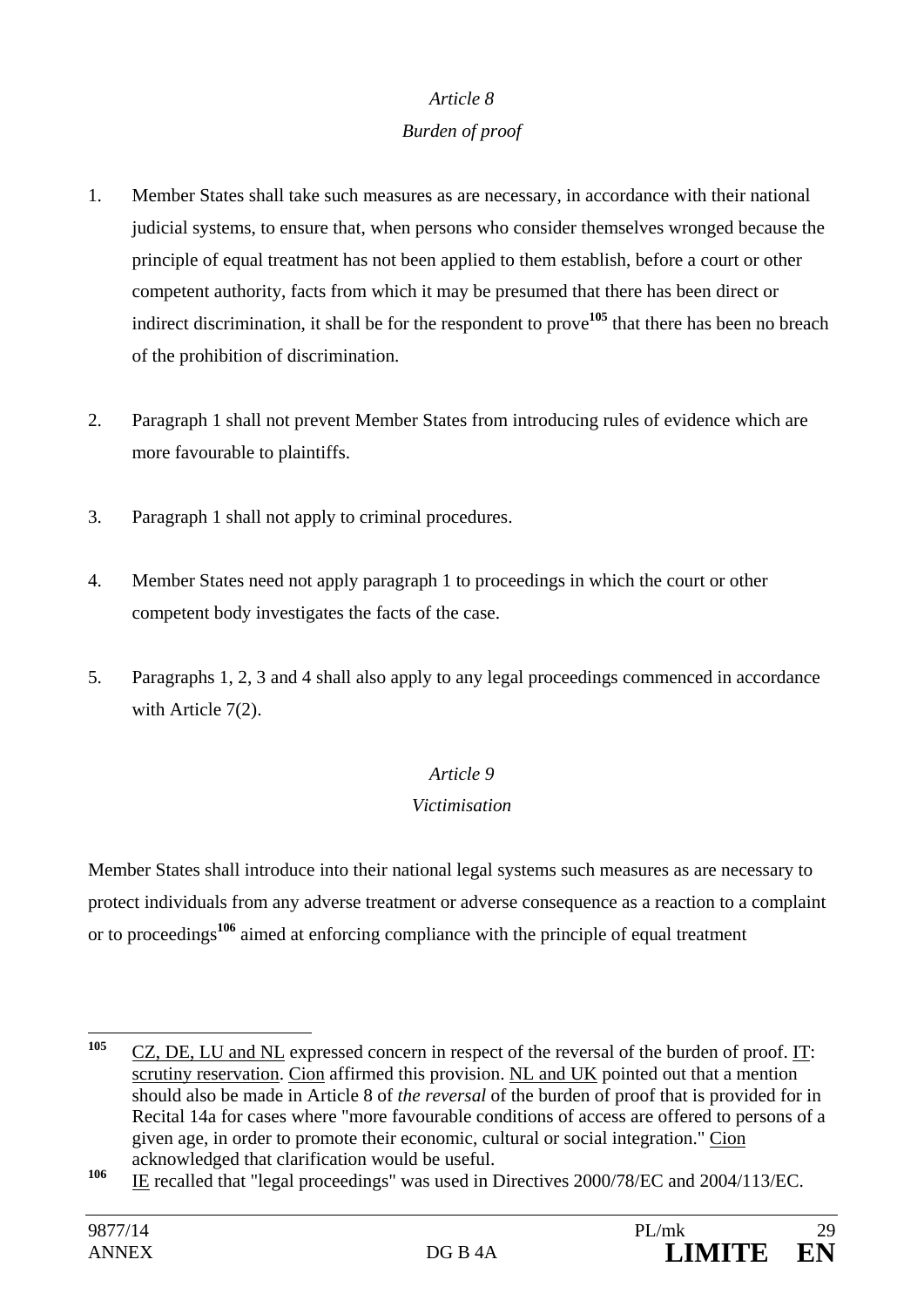# *Article 10*

#### *Dissemination of information*

Member States shall ensure that the provisions adopted pursuant to this Directive, together with the relevant provisions already in force, are brought to the attention of the persons concerned by appropriate means throughout their territory.

# *Article 11 Dialogue with relevant stakeholders*

With a view to promoting the principle of equal treatment, Member States shall encourage dialogue with relevant stakeholders, which have, in accordance with their national law and practice, a legitimate interest in contributing to the fight against discrimination on the grounds and in the areas covered by this Directive.

# *Article 12 Bodies for the Promotion of Equal treatment*

- 1. Member States shall designate a body or bodies for the promotion of equal treatment of all persons irrespective of their religion or belief, disability, age, or sexual orientation. These bodies may form part of agencies charged at national level with the defence of human rights or the safeguard of individuals' rights.
- 2. Member States shall ensure that the competences of these bodies include:
	- (a) without prejudice to the right of victims and of associations, organizations or other legal entities referred to in Article 7(2), providing independent assistance to victims of discrimination in pursuing their complaints about discrimination,
	- (b) conducting independent surveys concerning discrimination, and
	- (c) publishing independent reports and making recommendations on any issue relating to such discrimination.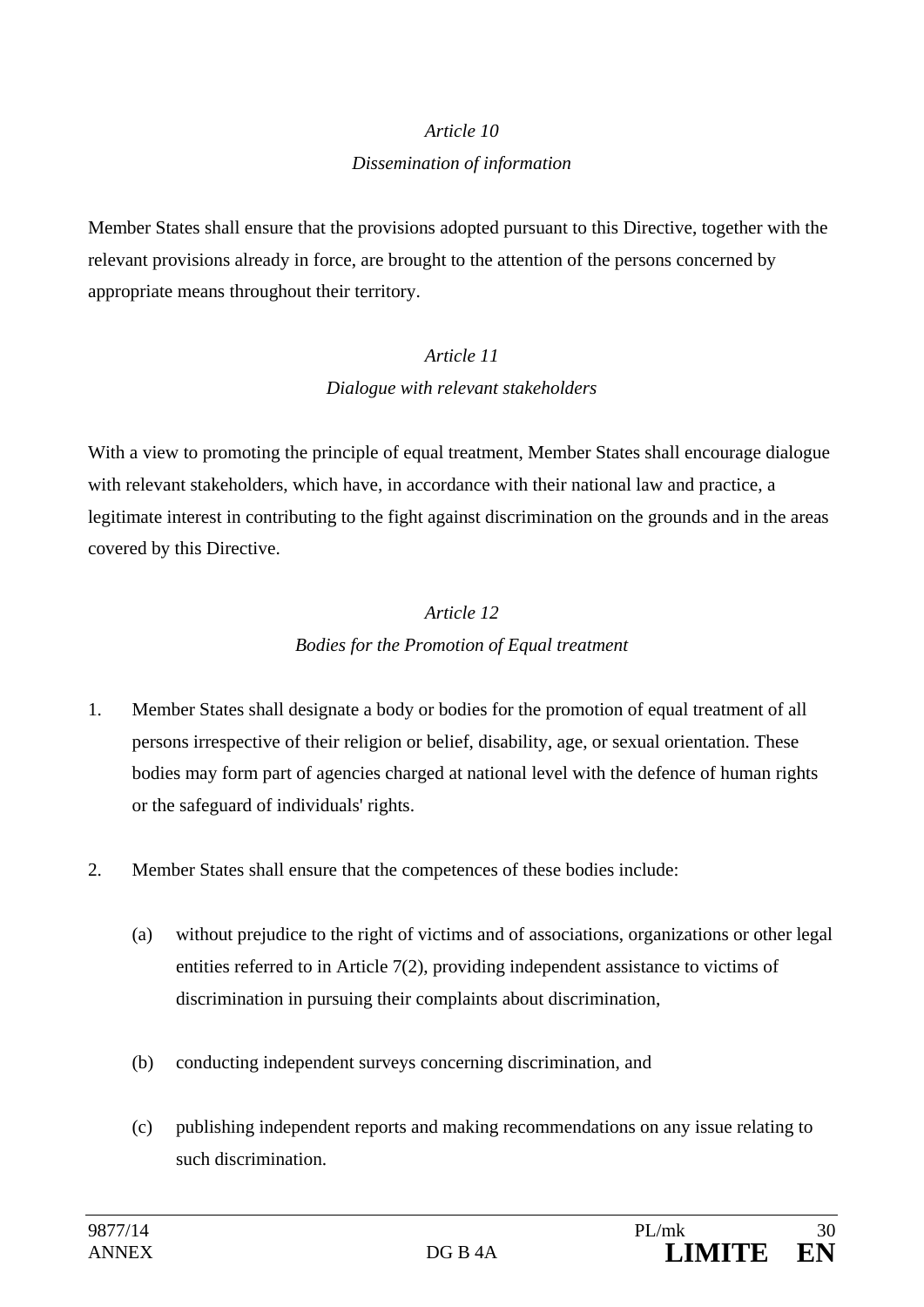# **CHAPTER III FINAL PROVISIONS**

## *Article 13 Compliance*

Member States shall take the necessary measures to ensure that the principle of equal treatment is respected within the scope of this Directive and in particular that:

- (a) any laws, regulations and administrative provisions contrary to the principle of equal treatment are abolished;
- (b) any contractual provisions, internal rules of undertakings, and rules governing profit-making or non-profit-making associations contrary to the principle of equal treatment are, or may be, declared null and void or are amended.

### *Article 14*

#### *Sanctions*

Member States shall lay down the rules on sanctions applicable to infringements of national provisions adopted pursuant to this Directive, and shall take all measures necessary to ensure that they are applied. Sanctions may comprise the payment of compensation, which may not be restricted by the fixing of a prior upper limit, and must be effective, proportionate and dissuasive.

### *Article 14a*

### *Gender mainstreaming*

In accordance with Article 8 of the Treaty on the Functioning of the European Union, the Member States shall, when implementing this Directive, take into account the aim of eliminating inequalities, and of promoting equality, between men and women.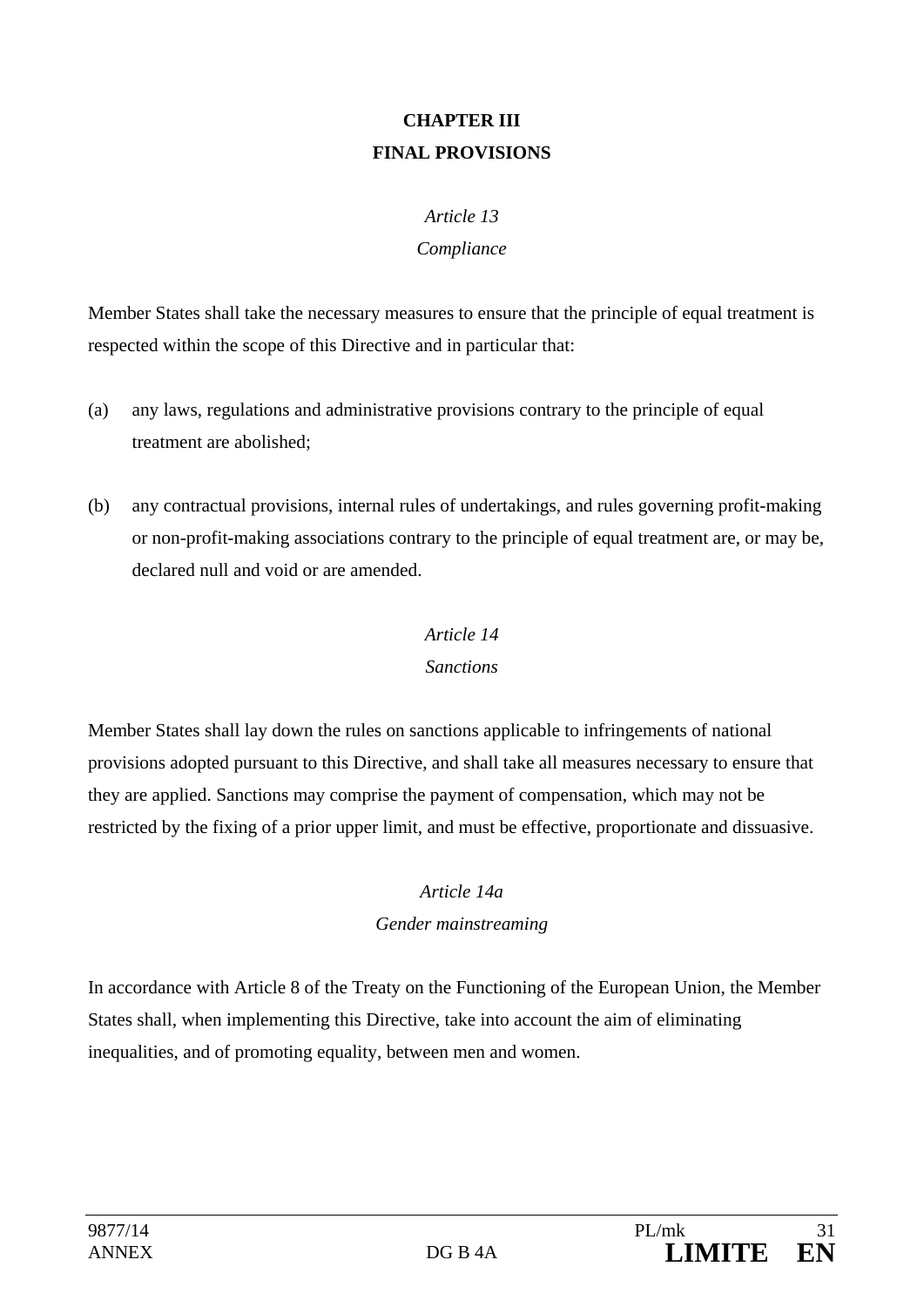# *Article 15<sup>107</sup>*

### *Implementation*

1. Member States shall adopt the laws, regulations and administrative provisions necessary to comply with this Directive by …. at the latest [4**<sup>108</sup>** years after adoption]. They shall forthwith inform the Commission thereof and shall communicate to the Commission the text of those provisions**<sup>109</sup>**.

When Member States adopt these measures, they shall contain a reference to this Directive or be accompanied by such reference on the occasion of their official publication. The methods of making such reference shall be laid down by Member States.

2. In order to take account of particular conditions**<sup>110</sup>**, Member States may, if necessary, establish that the obligation to ensure accessibility as set out in Articles 4 and 4b has to be complied with by, at the latest,  $[5^{111}$  years after adoption] regarding new buildings<sup>112</sup>, facilities, vehicles and infrastructure**<sup>113</sup>**, as well as existing**<sup>114</sup>** buildings, facilities and infrastructure undergoing significant renovation<sup>115</sup> and by  $[20^{116}$  years after adoption] regarding all other**<sup>117</sup>** existing buildings, facilities, vehicles**<sup>118</sup>** and infrastructure.

<sup>107</sup> **<sup>107</sup>** MT and FI asked for the link between the implementation date and the dates in Article 15(2) to be clarified. DK, PL and RO: reservations. PL questioned the setting of deadlines. DE and LV also favoured an incremental approach (progressive realisation).

 $\frac{108}{109}$   $\frac{MT}{ST}$  called for a longer period.

Cion: reservation on the deletion of the provision obliging the Member States to send the Commission correlation tables.

<sup>&</sup>lt;sup>110</sup> DK and FI asked for the term "particular conditions" to be clarified.

**<sup>111</sup>** BE preferred immediate applicability with respect to new buildings. EE: need longer period. LV suggested 10 years.

 $\frac{112}{113}$  IT: Member States should be free to define "new buildings".

**<sup>113</sup>** IT expressed doubts with respect to the inclusion of vehicles and called for a specific transposition period for ICT and infrastructure.

**<sup>114</sup>** IT: "disproportionate burden" provision should also apply to existing buildings. LV: reservation. PL: leave existing buildings to Member States' discretion.

<sup>&</sup>lt;sup>115</sup> FI: more time needed for buildings undergoing "significant renovation"; clarify this concept.<br><sup>116</sup> FD: measuration with respect to inter when transport and good infractmeture. I T called for a

FR: reservation with respect to inter-urban transport and road infrastructure. LT called for a longer deadline.

<sup>&</sup>lt;sup>117</sup> LU suggested examining whether the reference to "all other existing buildings, facilities and infrastructure" in Article 15(2) was conducive to unanimity at the Council level.

<sup>118</sup> BE, CZ, DE and HU expressed doubts regarding the feasibility of adapting existing vehicles. UK expressed the view that the provisions ought to apply to transport services, not vehicles.